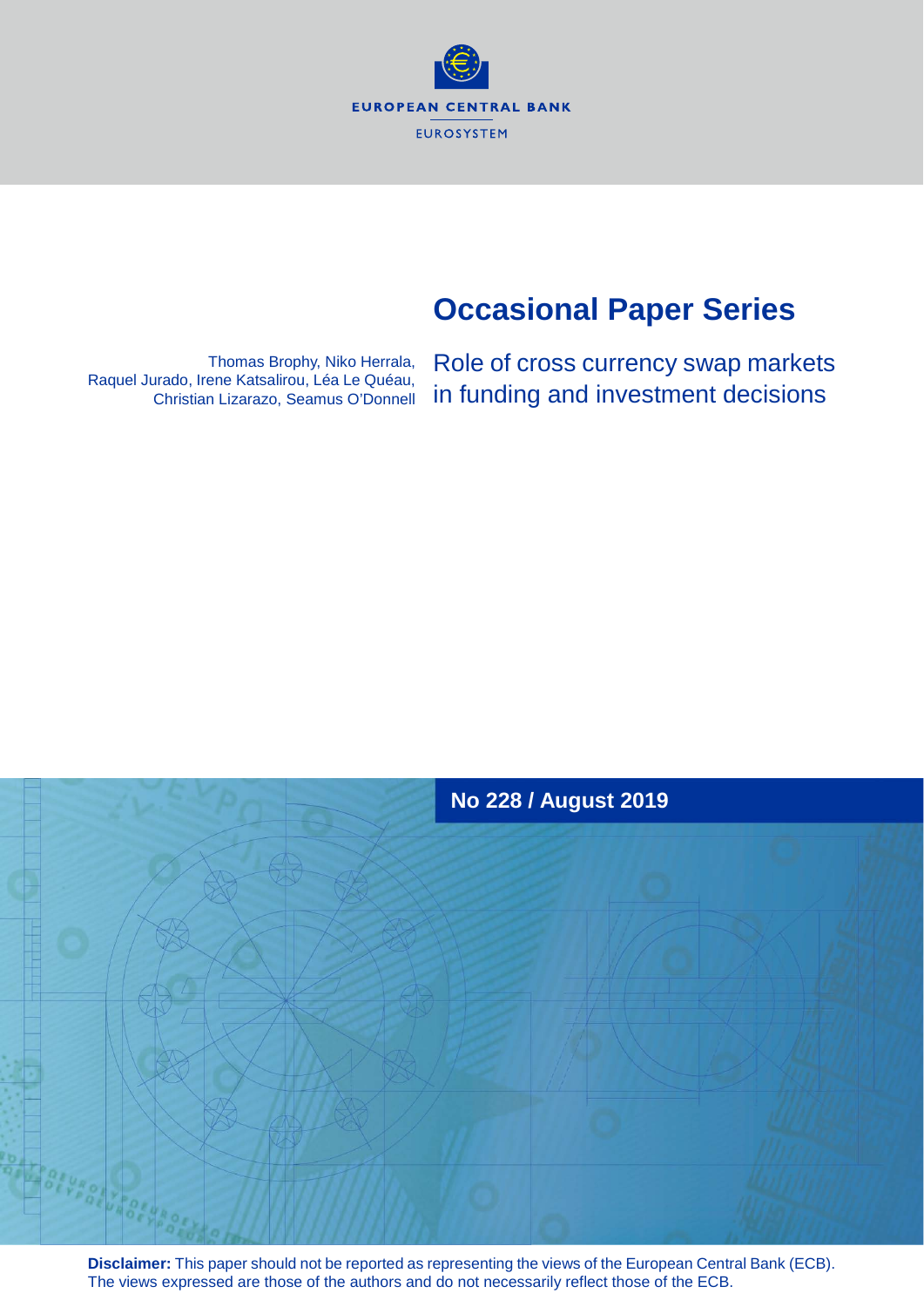# **Contents**

| <b>Abstract</b>          |                                                                                                                                             |                                                                                                                                                                                          | $\mathbf{2}$ |  |  |  |  |
|--------------------------|---------------------------------------------------------------------------------------------------------------------------------------------|------------------------------------------------------------------------------------------------------------------------------------------------------------------------------------------|--------------|--|--|--|--|
| <b>Executive summary</b> |                                                                                                                                             |                                                                                                                                                                                          |              |  |  |  |  |
| 1                        | <b>Overview of cross currency swaps</b>                                                                                                     |                                                                                                                                                                                          |              |  |  |  |  |
|                          | 1.1                                                                                                                                         | Introduction to cross country swaps                                                                                                                                                      | 5            |  |  |  |  |
|                          | 1.2                                                                                                                                         | Demand/supply drivers of the EUR/USD basis                                                                                                                                               | 6            |  |  |  |  |
|                          | 1.3                                                                                                                                         | Impediments to arbitraging away the EUR/USD basis                                                                                                                                        | 10           |  |  |  |  |
| $\mathbf{2}$             | What role has the APP had in guiding investment decisions and<br>what is its influence on the cross currency basis?                         |                                                                                                                                                                                          |              |  |  |  |  |
|                          | 2.1                                                                                                                                         | Strong FX market impact due to excess liquidity volumes has<br>impacted investment and hedging strategies                                                                                | 13           |  |  |  |  |
|                          | 2.2                                                                                                                                         | The reduced availability of euro-denominated securities in the<br>secondary market and consequent lower yields as a driver of<br>asset reallocation towards US dollar-denominated assets | 15           |  |  |  |  |
|                          | 2.3                                                                                                                                         | Portfolio rebalancing impacts the shape of the basis curve<br>(reallocation towards longer maturity US dollar-denominated<br>assets)                                                     | 18           |  |  |  |  |
| 3                        | What role has the APP had in guiding funding decisions and what<br>is its influence on the cross currency basis?                            |                                                                                                                                                                                          |              |  |  |  |  |
|                          | 3.1                                                                                                                                         | Corporate bonds                                                                                                                                                                          | 23           |  |  |  |  |
|                          | 3.2                                                                                                                                         | Supranational, Sub-Sovereign and Agency (SSAs) issuers                                                                                                                                   | 25           |  |  |  |  |
| 4                        | Should the Eurosystem be concerned about the sharp increase in<br>the funding premium for US dollars over balance sheet reporting<br>dates? |                                                                                                                                                                                          |              |  |  |  |  |
|                          | 4.1                                                                                                                                         | The phenomenon: costlier US dollar funding on reporting dates                                                                                                                            | 30           |  |  |  |  |
|                          | 4.2                                                                                                                                         | MMSR evidence: balance sheet constraints determine bank<br>behaviour                                                                                                                     | 32           |  |  |  |  |
|                          | <b>Conclusions</b>                                                                                                                          |                                                                                                                                                                                          |              |  |  |  |  |
| <b>References</b>        |                                                                                                                                             |                                                                                                                                                                                          |              |  |  |  |  |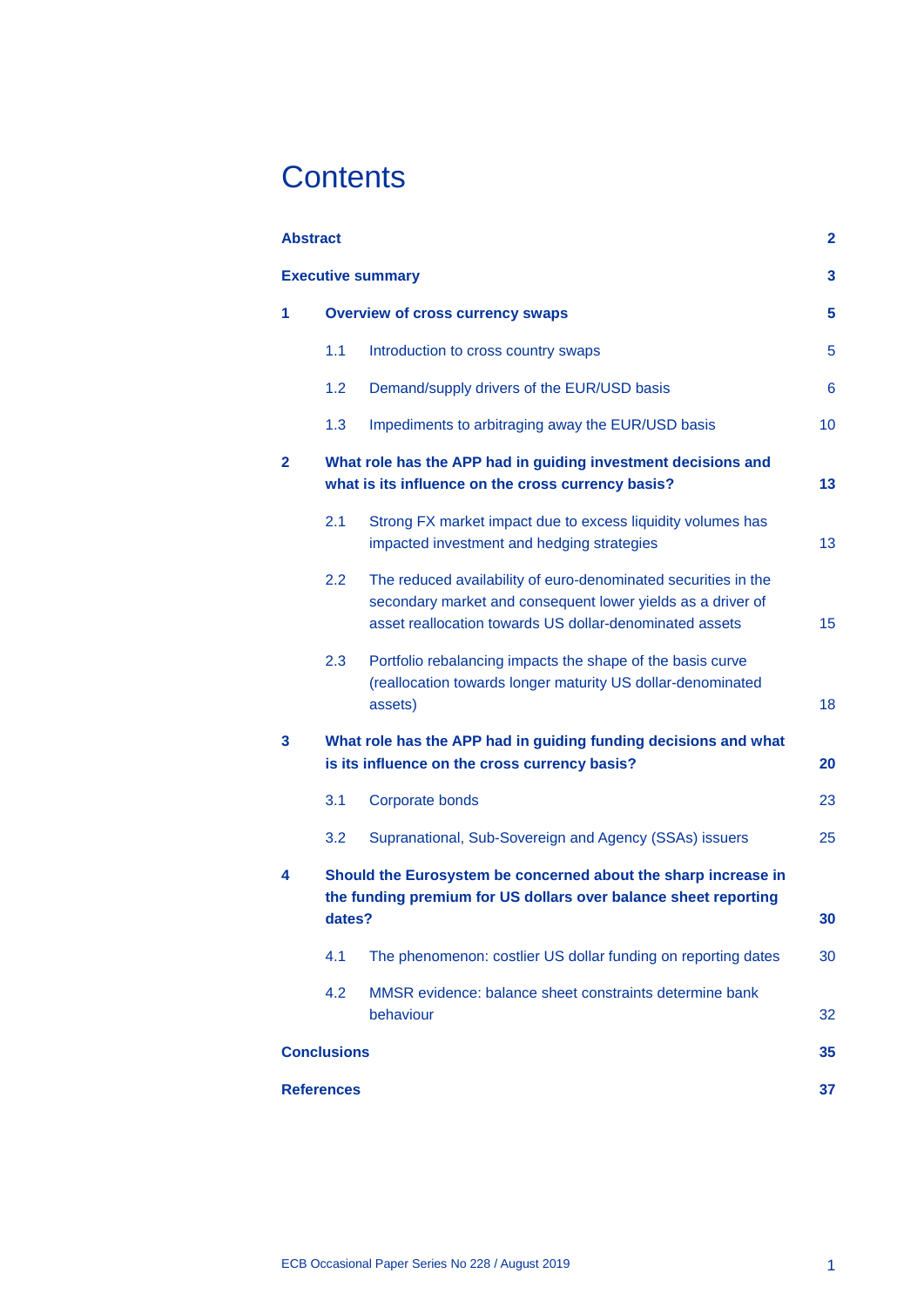# <span id="page-2-0"></span>Abstract

A US dollar funding premium in the EUR/USD cross currency swap market has been in existence since 2008. Whilst there are many reasons behind this dislocation, since 2014 the divergence in monetary policy between the euro area and the United States has played a growing role. This paper aims at exploring and gaining more insight into the role the Eurosystem's Expanded Asset purchase Programme (APP) has had in guiding investment and funding decisions and its influence on the cross currency basis. The downward pressure on yields, exerted by the APP, has made euro assets less attractive and has led investors to search for yield abroad. At the same time, the decline in yields and tighter credit spreads have attracted US corporate issuers to the euro market in search of cheaper funding costs. These cross-border flows from issuers and investors have played a strong role in driving the US dollar funding premium. The purpose of this study is to gauge whether these changing trends in cross-border flows have implications for the implementation of the Eurosystem's APP. Beyond the structural increase in the US dollar funding premium described above, a cyclical component has led to an amplification of the premium over balance sheet reporting dates, due to new bank regulations. This paper also analyses the behaviour of euro area banks in cross currency swap markets over balance sheet reporting dates, using the money market statistical reporting (MMSR) dataset in order to discern whether the increase in the US dollar funding premium at these specific points in time has an adverse impact on the transmission of monetary policy.

**Keywords:** cross currency basis swap, US dollar funding premium, monetary policy divergence, cross-border investment and funding flows, balance sheet reporting dates, balance sheet constraints

**JEL codes:** D53, E52, G11, G15, G18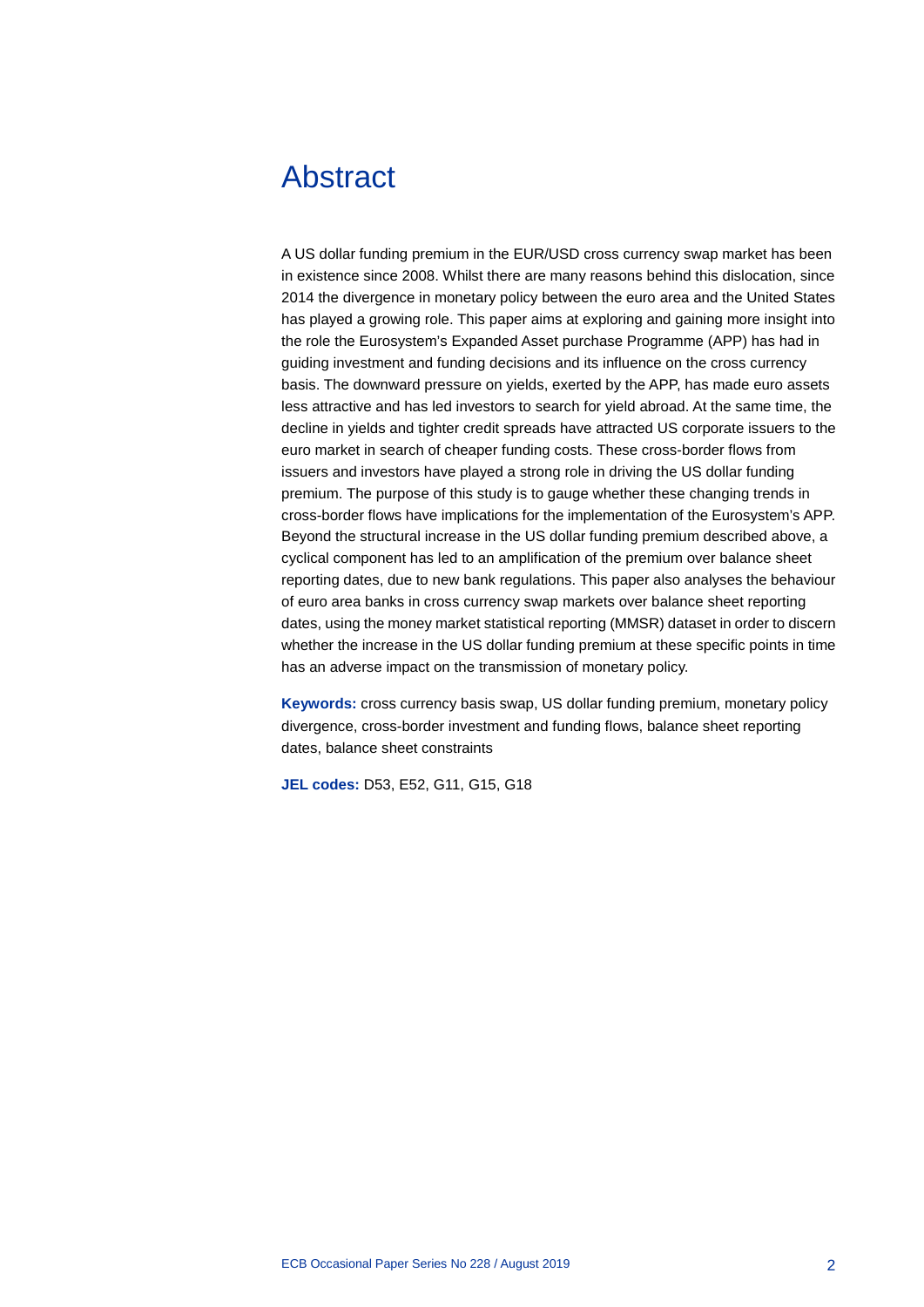# <span id="page-3-0"></span>Executive summary

A cross currency swap occurs when two parties simultaneously lend and borrow an equivalent amount of money in two different currencies for a specified period of time. A US dollar funding premium in the EUR/USD cross currency swap market has been in existence since 2008. This means that the rate at which the US dollar is sourced in the cross currency swap market is more expensive than is warranted by the Covered Interest Rate Parity (CIP) condition. CIP implies that the interest rates priced in cash/bond markets should correspond to the interest rates implicit in cross currency swap markets. The deviation from CIP in the swap market is known as the cross currency basis. Whilst there are many reasons behind this dislocation, since 2014 the divergence in monetary policy between the euro area and the United States has played a growing role. Monetary policy divergence alters the price of money in relative terms, thereby influencing the relative demand for and supply of currencies. Furthermore, central bank non-standard measures (e.g. purchase programmes) impact supply by creating readily available liquidity in the respective currencies. On balance there has been a large demand for US dollars in the cross currency swap market to hedge FX risk and fund US dollar assets. New regulatory requirements put in place since the financial crisis, which have increased the cost of engaging in transactions that can be used to take advantage of discrepancies in the basis, have impeded possibilities for arbitraging away the US dollar funding premium (euro discount).

The divergence in monetary policy has affected investment and funding decisions. The Eurosystem's Expanded Asset Purchase Programme (APP) intervenes directly in the supply and demand of securities by extracting duration from the market and exercising downward pressure on yields. This downward pressure on yields has led investors to search for yield outside the euro area. At the same time, the decline in yields and tighter credit spreads have attracted US corporate issuers to the euro market (so-called reverse yankees) in search of lower funding costs.

Cross-border investments and cross-border issuance are exposed to interest rate risk and FX risk. To hedge the FX risk, bond issuers and investors enter into cross currency swaps. These flows from issuers and investors have played a strong role in driving the US dollar funding premium. The widening of the basis (i.e. larger US dollar premium) has worked to the advantage of some highly rated euro area supranational, sub-sovereign and agency (SSA) issuers active in the US dollar market. This has allowed them to obtain cheaper funding by converting proceeds from US dollar funding into euro. The widening of the basis has also worked to the advantage of US dollar-rich market participants. Overall, however, the demand for dollars has outweighed the supply in the cross currency swap market, leading to an adjustment in prices i.e. a euro discount compared to the CIP condition. As there is evidence that the size of the basis impacts the behaviour of issuers, the basis thereby also impacts the eligible universe available, in particular for CSPP and supranational purchases under the PSPP.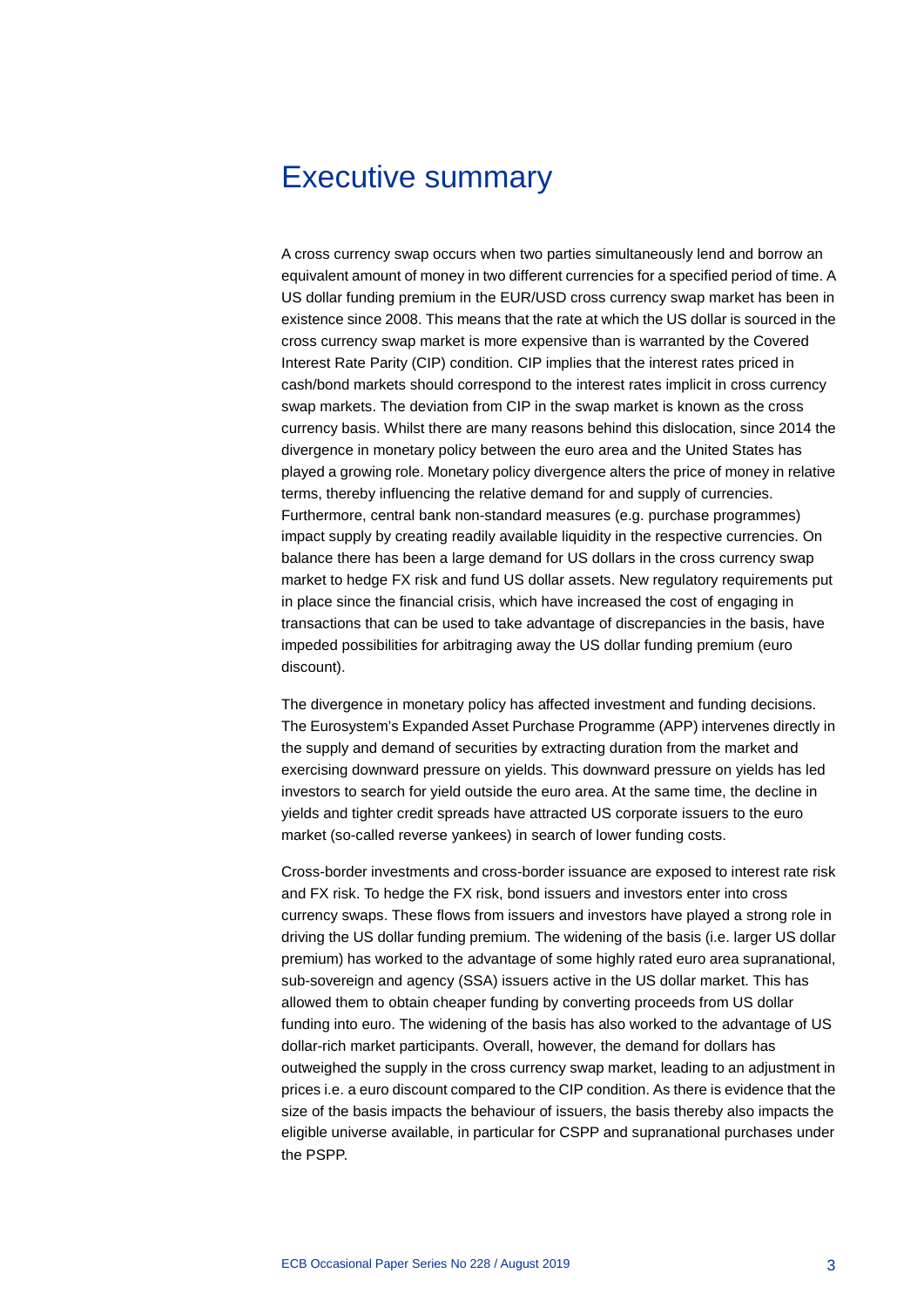Beyond the structural increase in the US dollar funding premium described above, a cyclical component has led to an amplification of the premium over balance sheet reporting dates. This suggests a causal relationship between bank regulation and asset prices. Analysis conducted for this study, using the recently launched MMSR data collection system, analyses the behaviour of the cross currency basis and confirms the role played by balance sheet constraints at these specific points in time. In themselves, these frictions do not warrant policy action as they are not symptomatic of a malfunctioning market, nor do they raise financial stability concerns. Nevertheless, this study delivers insightful evidence of the relationship between bank regulation and asset prices. These findings in themselves merit further study, in particular regarding the extent to which bank regulation may interact with monetary policy implementation.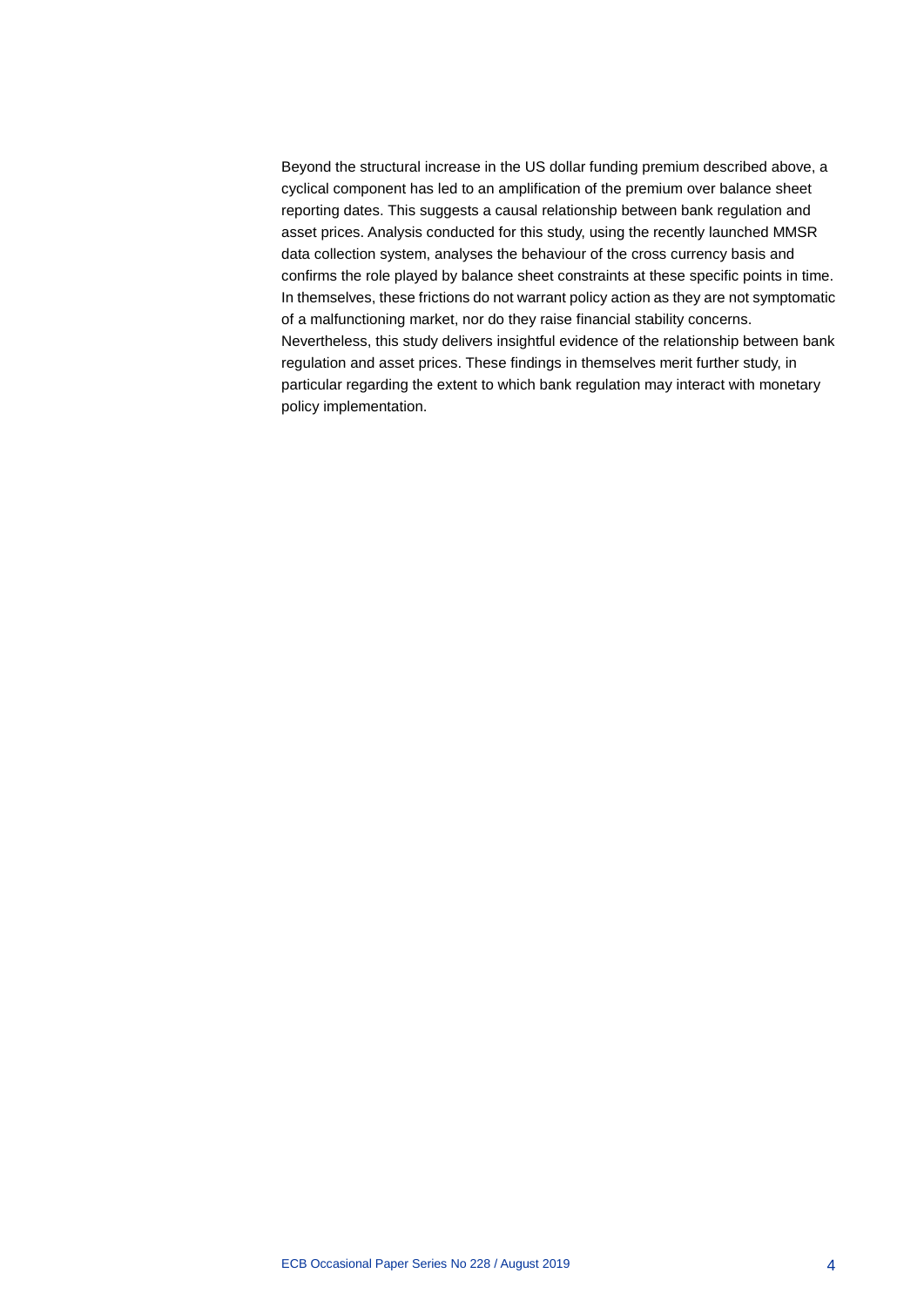# 1 Overview of cross currency swaps

<span id="page-5-0"></span>The following chapter provides an overview of cross currency bases as embedded in cross currency swaps. This includes: a brief introduction to what a cross currency basis is; what factors contribute to the pricing of the basis; why the EUR/USD basis has not been arbitraged away; and, finally, an update on recent developments in EUR/USD basis pricing.

### 1.1 Introduction to cross country swaps

<span id="page-5-1"></span>Cross currency swaps are used by market participants as a means of hedging currency exposure or speculating on currency direction over a given period of time. A cross currency swap occurs when two parties simultaneously lend and borrow an equivalent amount of money in two different currencies for a specified period of time. It entails an exchange of interest payments in one currency for interest payments in another. The interest rates can both be fixed, both be floating, or one of each. As well as the exchange of interest payments, there is also an exchange of principals (in the two different currencies) at the beginning of the contract and at the end, at the spot rate prevailing when the swap is initiated.

As suggested by the BIS (2016), covered interest parity (CIP) is "the closest thing to a physical law in international finance". CIP stipulates that the interest rate differential between two currencies should equal the differential between the forward and spot exchange rate. Therefore it implies that the interest rates priced in cash/bond markets should correspond to the interest rates implicit in cross currency swap markets for the respective currencies. In the event that these rates do not correspond to the FX forward rate, an opportunity would exist that would allow a party to generate a riskless profit. Under efficient markets, such an opportunity should be arbitraged away immediately by market participants. However, for a number of reasons outlined in Section 1.2.2 below, since 2008 in particular, CIP does not hold in FX markets, resulting in a persistent cross currency basis across many currency pairs, including EUR/USD.

A cross currency *basis* swap is a floating-for-floating exchange of interest rate payments and notional amounts in two different currencies. The cross currency basis is indicative of supply and demand for one currency versus another. It is the additional cost, or gain, of transacting between one currency and another, not explained through the published reference interest rate differential. Chart 1 below provides an overview of the transactions conducted within a cross currency basis swap, where α identifies the basis.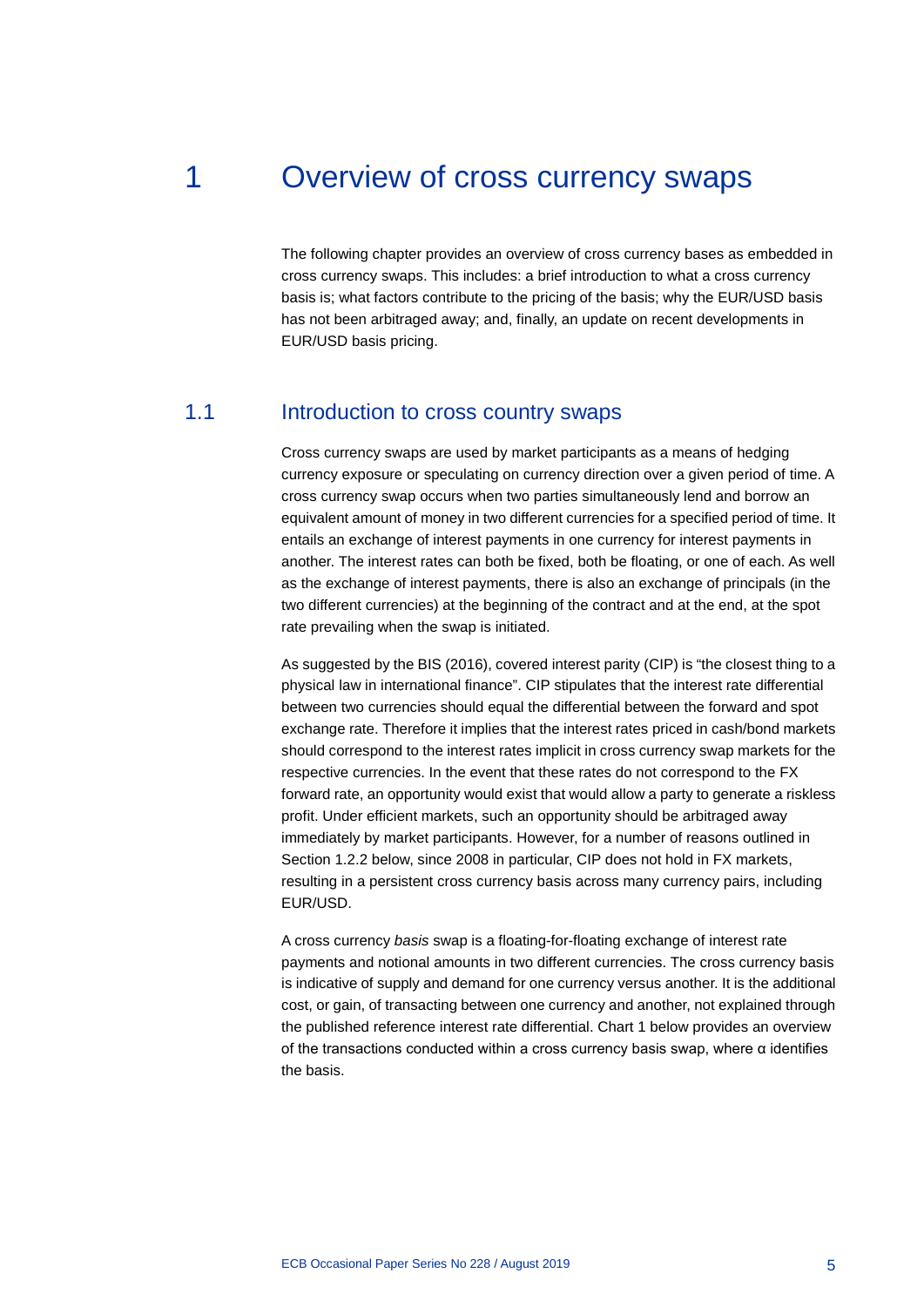

Overview of cross country basis swaps

#### Source: ECB.

EUR/USD cross currency swaps are priced assuming the US dollar LIBOR leg of the transaction is exchanged as is and any premium/discount for the other currency is the quoted parameter (the basis  $\alpha$  in the above chart). In a EUR/USD cross currency swap, the basis α is the negative spread added to the non-USD leg of the interest payments. For example, in a 3-month EUR/USD cross currency swap, a negative quotation of -25 basis points (bps) means that the counterparty borrowing USD in a cross currency swap pays the 3-month US dollar Libor, while the counterparty borrowing the euro in the same transaction pays the 3-month Euribor minus 25 bps. In the case of EUR/USD, where the euro has been consistently at a discount compared to the US dollar, an increase in the discount is referred to as a widening of the basis, while a reduction in the discount is referred to as a tightening of the basis.

### 1.2 Demand/supply drivers of the EUR/USD basis

<span id="page-6-0"></span>The pricing of a cross currency basis is mostly determined by currency supply/demand dynamics and the availability and cost of instruments that can be used to benefit from the basis and thereby "arbitrage" it away. The following section considers the demand/supply drivers behind the EUR/USD basis pricing, both from a structural perspective and considering developments in this market post-financial crisis.

### 1.2.1 Structural drives of the EUR/USD basis

There are a number of structural drivers behind the movement of the EUR/USD basis, on both the demand side and the supply side for the two currencies. Those market participants that demand (or borrow) US dollars will receive the basis, in other words, make the US dollar premium larger, eventually causing the basis to become negative, as has been the case since 2008 due to an increased demand for US dollars. Those that supply US dollars will pay the basis. For a given demand, the higher US dollar supply yields a less negative basis.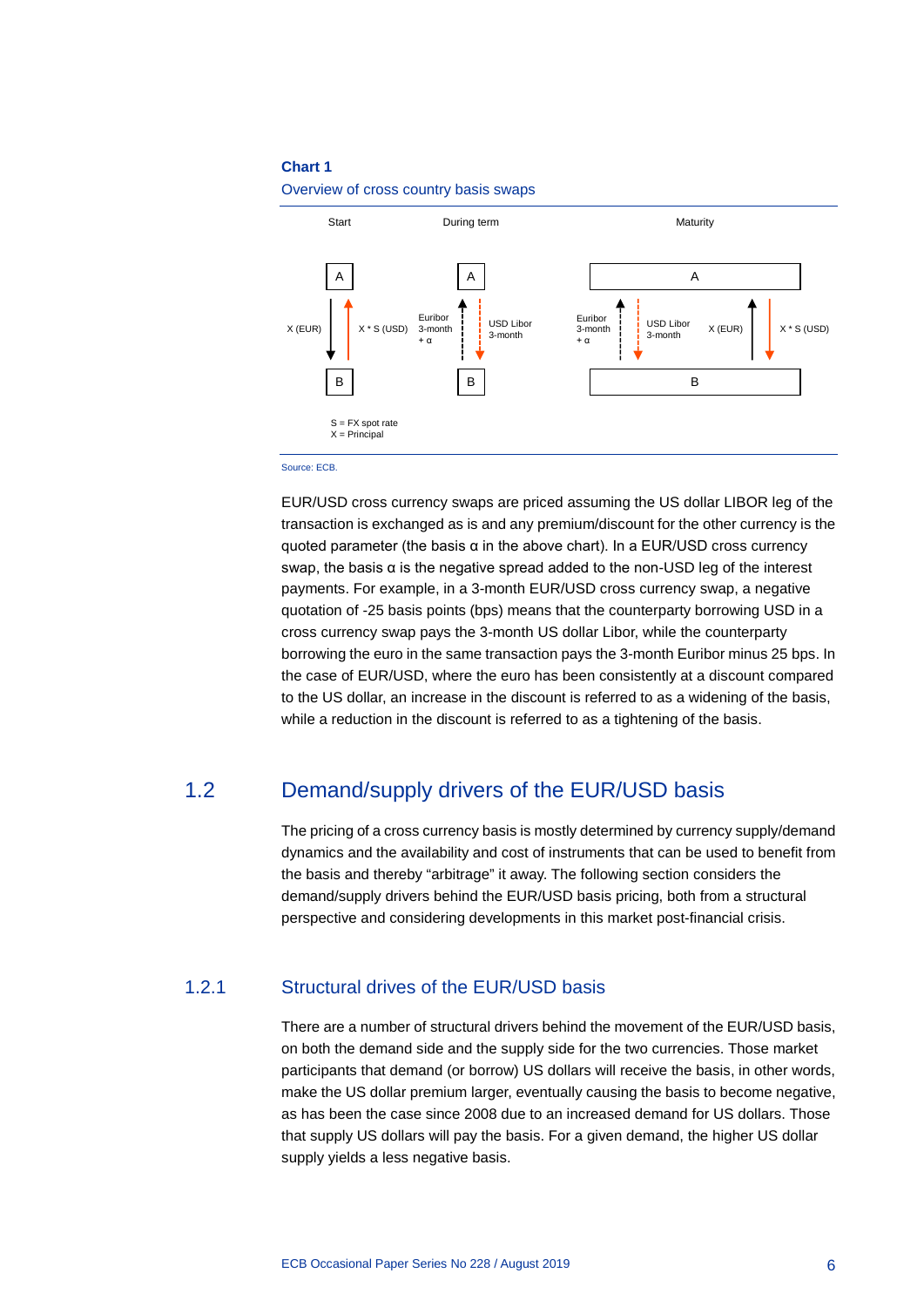On the demand side for US dollars:

- 1. The euro area banking sector, in particular, affects the basis, given that these institutions tend to hold dollar-denominated assets without having a natural dollar-denominated deposit base. These banks need to fund their US dollar assets and can so do in a number of ways, for instance by issuing commercial paper (CP) or certificates of deposit (CDs) or via repurchase agreements (repo) etc. in US dollars. Alternatively they can fund in euro and convert euro to US dollars using cross currency swaps.
- 2. Euro area investors looking for higher returns in the United States (this will be dealt with in Chapter 2): The FX risk associated with the purchase of US dollar assets can be hedged with a cross currency swap.
- 3. US issuers of euro-denominated debt (this will be dealt with in detail in Chapter 3) can resort to a cross currency swap if they want to swap their euro liabilities back to US dollars.

On the supply side of US dollars:

- 4. Euro area issuers of US dollar-denominated debt (this will be dealt with in Chapter 3): To the extent that these euro area issuers want to swap their US dollar liabilities back into euro, they can use a cross currency swap to do so.
- 5. US investors investing in euro assets (this is touched upon in Chapter 2): Even though, as is the case now, yields are lower in the euro area than in the United States, during certain periods US investors may be able to realise a yield pick-up by swapping US dollars to euro and investing the proceeds in euro bonds if a sufficiently large widening in the basis has occurred. They can do so using a cross currency swap.

The balance of all these players will impact the price of the basis. Furthermore, the relative amount of excess liquidity in euro and US dollars as a result of central bank actions contributes to the relative supply/demand of/for the currencies.

### 1.2.2 Post-crisis developments in the EUR/USD basis

Prior to the financial crisis, market pricing adhered to CIP, with the EUR/USD basis generally priced at, or close to, zero, with investors tending to arbitrage away any potential risk-free income, as detailed above. However, since 2008, deviations from zero have persistently emerged; evident from Chart 2 below, there has been a sometimes significant negative basis (euro discount) on EUR/USD transactions at all maturities (with the negative figure indicating that a party seeking to switch from euro to US dollar holdings is required to pay a premium for borrowing US dollars in the cross currency swap market).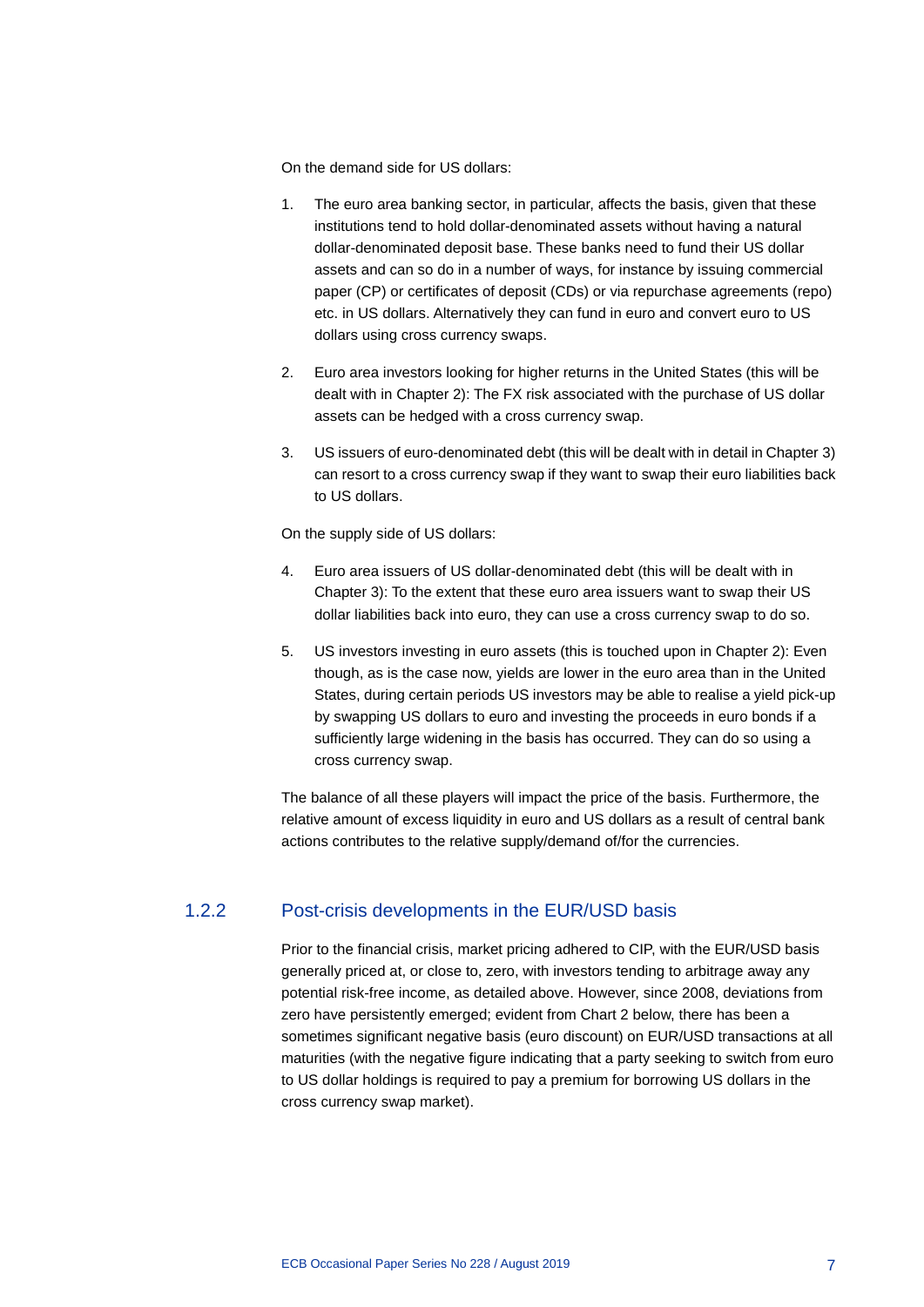EUR/USD basis (3-month, 1-year & 5-year)



Source: Bloomberg.

-

Firstly, immediately in the wake of the 2008-2009 financial crisis, amid heightened global risk aversion emanating from the financial system, market participants reduced their direct cash lending due to counterparty credit concerns. This resulted in a sizeable US dollar shortage in global money markets, leading market participants to satisfy their US dollar needs through the swap market, particularly due to the secured nature of this transaction, resulting in a widening in the basis for most major currencies against the US dollar.

Later, amid the 2011-2012 euro area sovereign debt crisis, heightened credit risk fears gave rise to another widening in the EUR/USD basis, in line with a significant increase in the CDS levels on several European sovereigns and banks (Chart 3).<sup>[1](#page-8-0)</sup> During this period, when US dollar funding became less available to euro area banks, these institutions were required to depend on cross currency swaps to manage their FX exposure and liquidity. Furthermore, at this time US firms sought to retrench US dollar funding from the euro area back to the United States, also contributing to a widening in the basis.

<span id="page-8-0"></span>This heightened risk aversion also spilled over into credit markets, with a similar upward move in the interbank lending rates charged in the euro area, with US banks seeing increased credit risk within the European banking sector.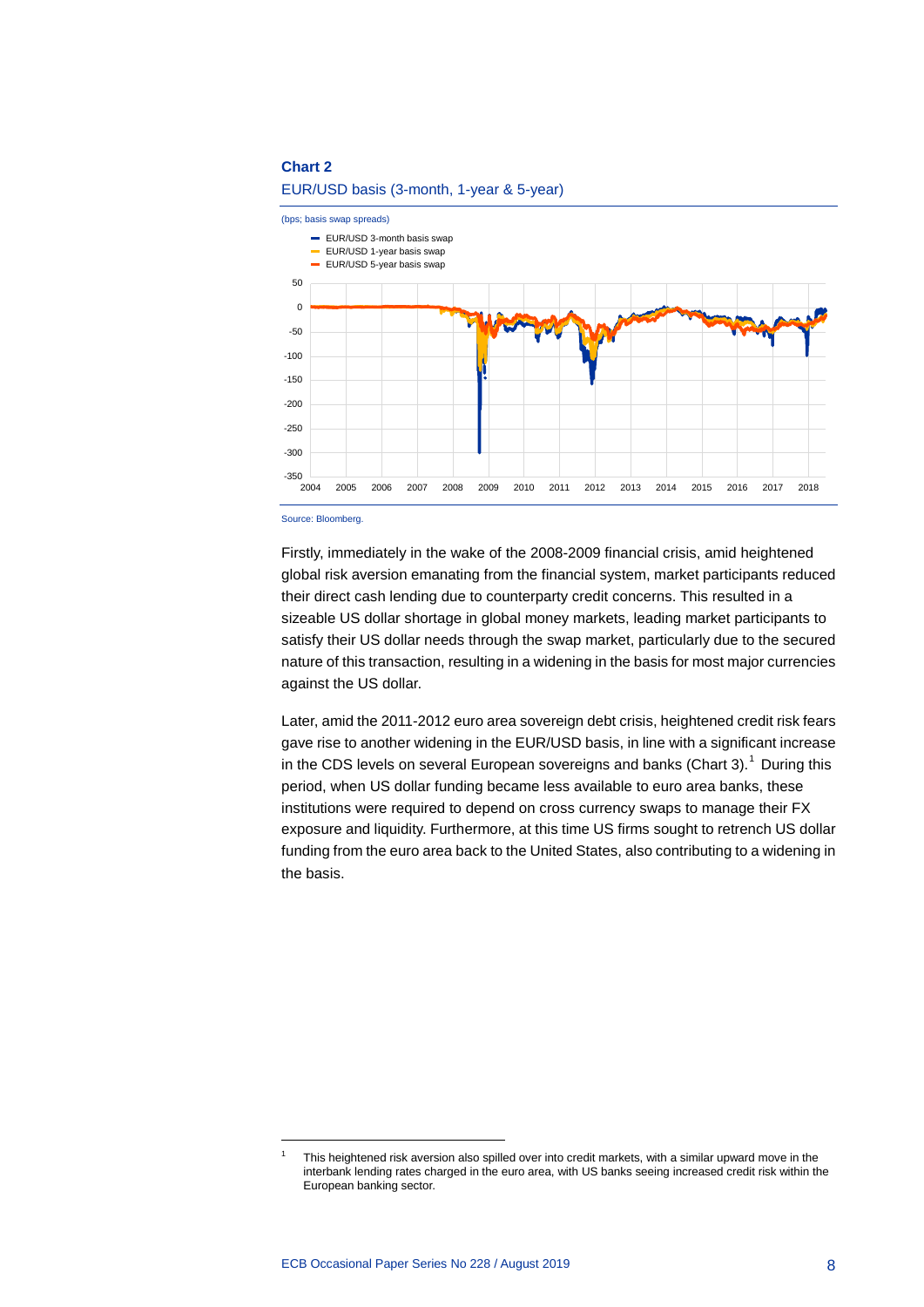

#### EUR/USD 1-year basis (inverted) & Italian 5Y CDS

Source: Bloomberg.

Throughout 2014-2017, there was a persistent EUR/USD negative basis (euro discount) priced into markets, despite the significantly reduced credit risk premia and more benign market conditions. The primary contributor to this seems to be the divergence in monetary policy between the euro area and the United States. Throughout this period, the Eurosystem maintained a negative rate policy, with the rate on the Deposit Facility reaching -0.40% in March 2016, and continued net asset purchases through the APP. Conversely, over the period the Federal Reserve began its rate-hiking cycle, in December 2015, and also began the process of balance sheet normalisation. This policy divergence between the euro area and the United States, and certain policy announcements in particular, have coincided with relatively higher demand for US dollars via the cross currency swap market and a widening in the EUR/USD basis (Chart 4).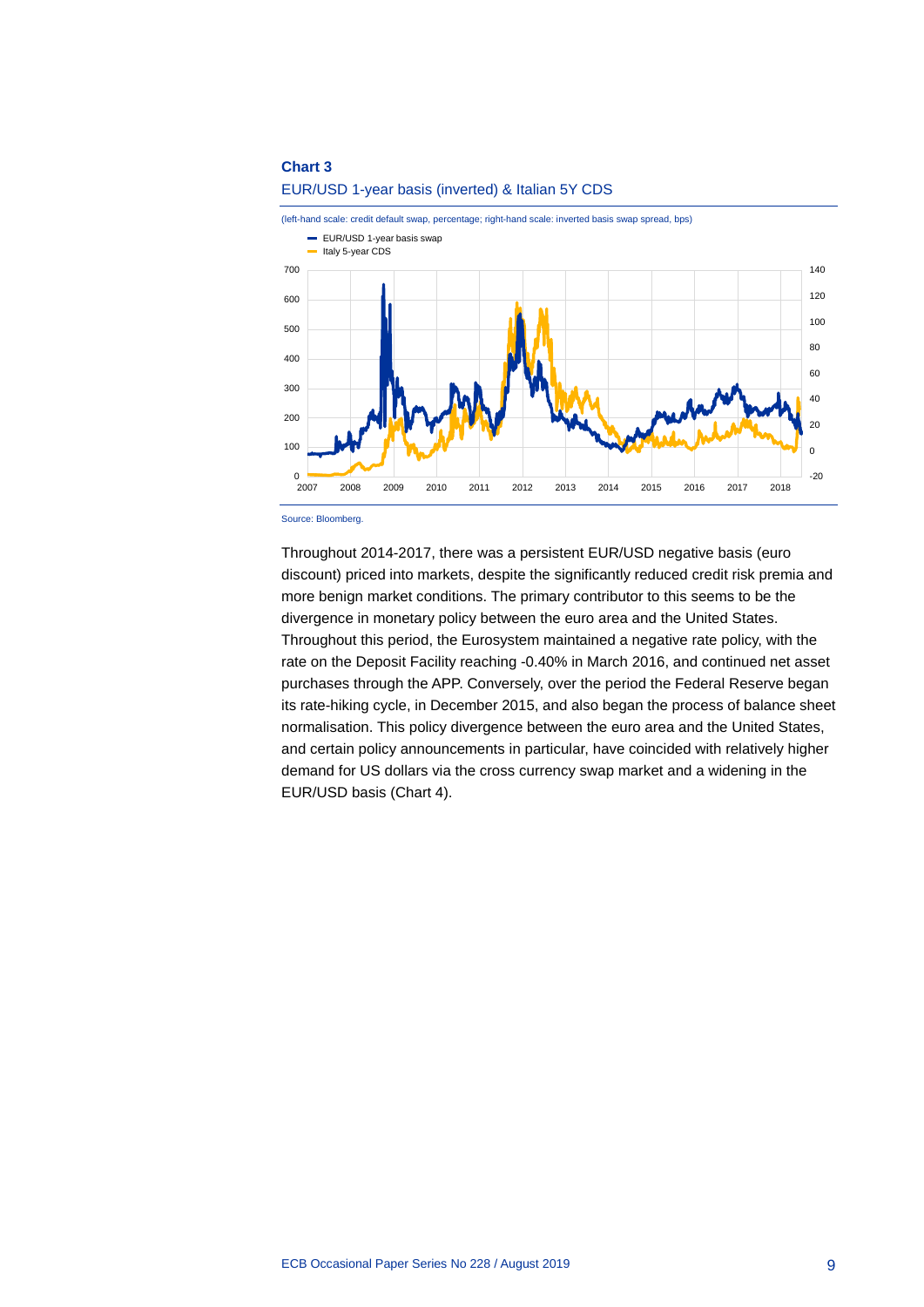

#### EUR/USD, Cross currency basis (3-month, 1-year and 5-year) and main ECB announcements

Source: Bloomberg.

Throughout the first half of 2018, there was a significant easing (tightening) in the basis swap, reducing the cost of switching between euro and US dollars. In part, this reduction was driven by shifts in investment flows, with euro area investors having reduced the pace of purchases of US Treasury debt over this period. In addition, some commentators have noted that an adjustment in US tax law (the Base Erosion and Anti-Abuse Tax or BEAT) that aims to reduce the ability of multinationals to minimise US tax liabilities also contributed to this easing, as US branches of foreign corporations are now more incentivised to raise US dollars locally than receive an intercompany loan from headquarters (which would have been raised locally, i.e. in euro and swapped to US dollars via a cross currency swap). Besides BEAT, the Tax Cuts and Jobs Act of 2017 has encouraged US multinational firms to repatriate earnings back to the United States. This, it is believed, is behind the reduced issuance needs of US firms, including reverse yankee issuance.

## 1.3 Impediments to arbitraging away the EUR/USD basis

<span id="page-10-0"></span>While Section 1.2.2 considered the drivers of the EUR/USD basis, the key remaining question is why a theoretical "arbitrage" opportunity has existed in one of the most highly traded, liquid financial markets over the past decade. The following subsection outlines a number of reasons why market participants have been deterred from taking advantage of the pricing of the basis.

This paper argues that the primary impediment to arbitraging away the EUR/USD basis is the increased balance sheet cost for banks since the financial crisis of conducting money market transactions that could be used to take advantage of any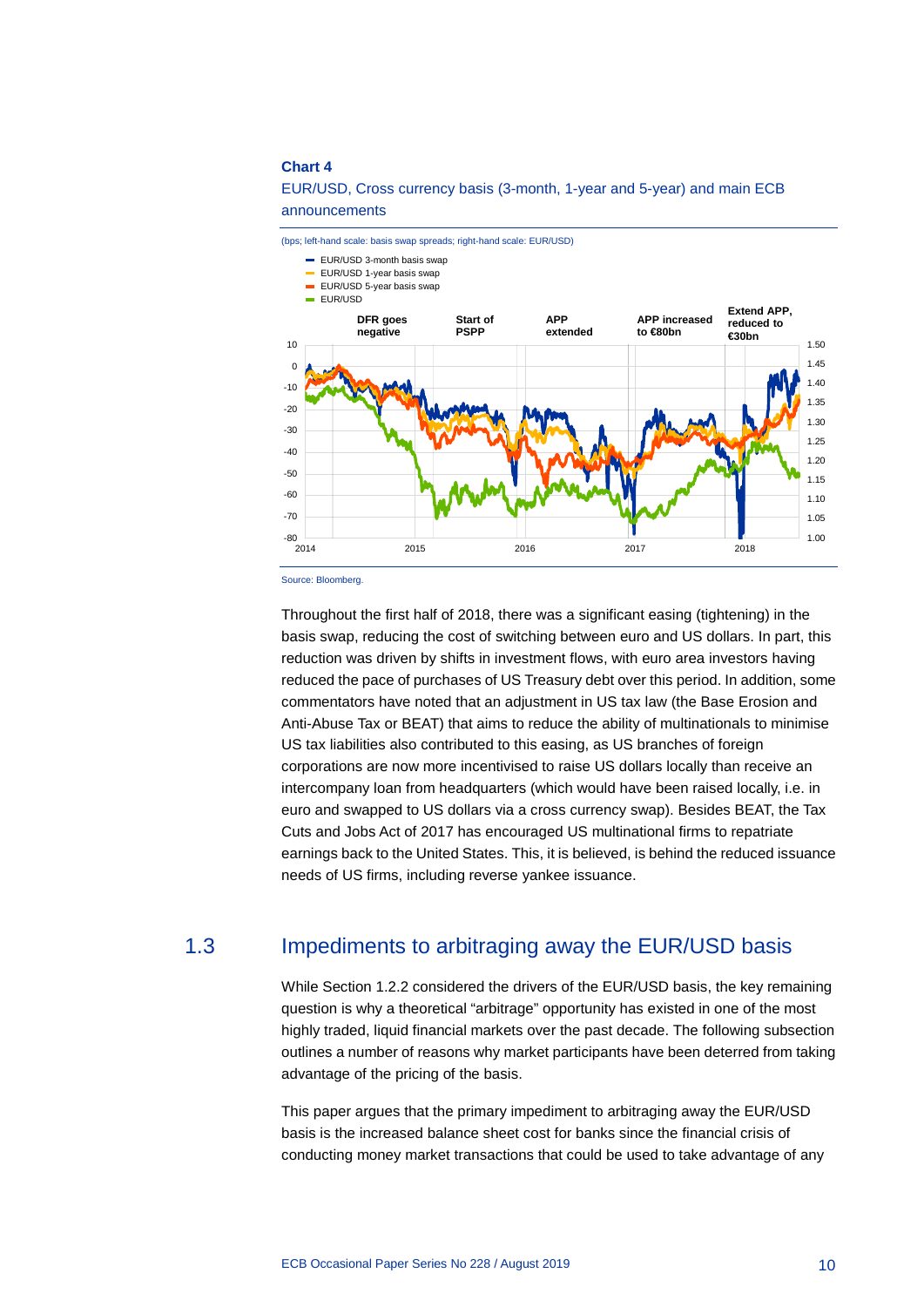mispricing in the basis. This has arisen due to newly introduced regulations, including the:

Liquidity Coverage Ratio (LCR): requires banks to hold highly liquid assets in order to meet net liquidity outflows over a 30-calendar-day stress period. As a result of banks being required to hold a certain level of highly liquid assets against short-term outflows, they are more constrained in terms of money market activity, which reduces the amount of US dollar funding available to euro area banks.

Leverage ratio: requires all US banks to maintain a ratio of Tier 1 capital to balance sheet assets at a minimum level of 4 percent. In order to be considered "well-capitalised", banks must then achieve a 5 percent minimum leverage ratio. Since the financial crisis, the introduction of the Enhanced Supplementary Leverage Ratio, which requires the holding of further capital if deemed necessary, has led to an increased cost of conducting transactions that has the effect of inflating the size of banks' balance sheets, thereby requiring higher capital levels. While the leverage ratio is not yet a binding requirement in the EU, market pressure encourages banks to manage their leverage.

Volcker rule: is a US Federal regulation that prohibits banks from conducting certain investment activities with their own accounts, and limits their ownership of and relationship with hedge funds and private equity funds. This again increases demand for short-dated US government issuance, reducing US dollar funding available to euro area banks.

Net Stable Funding Ratio: has been proposed under Basel III with the intention of encouraging banks to fund their operations via stable funding sources. The ratio calculates the proportion of available stable funding (including customer deposits, long-term wholesale funding and equity) over required stable funding. While not yet implemented within the EU, this ratio may impact basis pricing, given the requirement to hold stable funding against potential shorter-term operations.

US money market fund (MMF) reform: has encouraged US money market funds to invest in government funds and move away from other private investments, such as commercial paper, which would have once been used by euro area banks. Government MMFs have become large providers of US dollars to European banks via repurchase agreement operations that are backed by US Treasuries. However, this activity has not fully replaced the funds formerly provided by prime MMFs.

In essence, conducting transactions that would take advantage of discrepancies in the basis requires institutions to conduct large capital flows, potentially reducing regulatory liquidity metrics, with regulatory capital also required to be held against the net institutional exposure of this transaction. Since the financial crisis, there are increased requirements for banks to hold more regulatory capital against such transactions, thereby increasing the cost of conducting this business. Evidently, a number of the aforementioned regulations are implemented strictly within the United States, including the Volcker rule and the US MMF, while the others have been implemented in a broadly similar manner across the EU, which again may lead to different dynamics within FX swaps markets.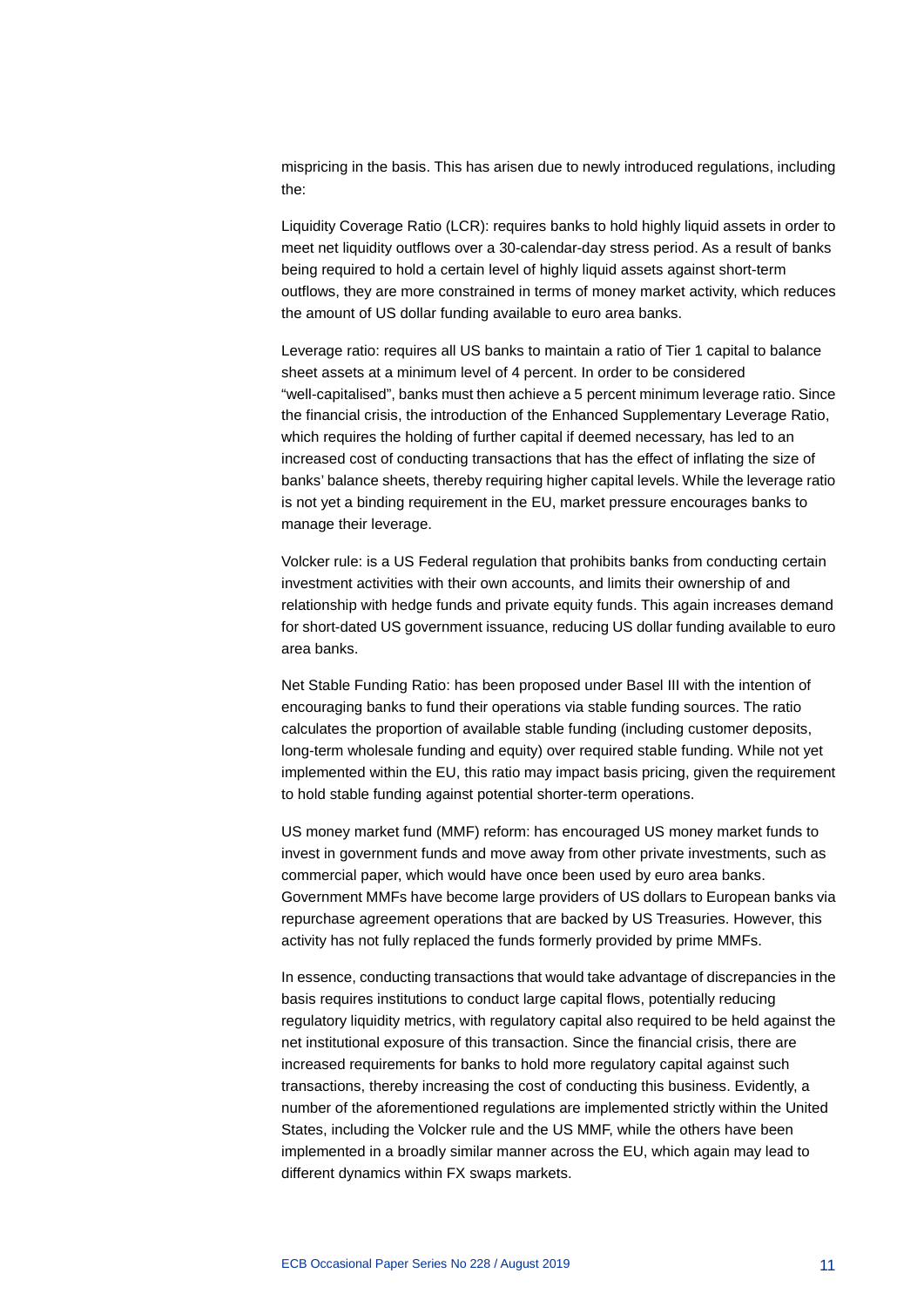In the event that the cost of conducting such transactions exceeds the income generated from arbitraging away this basis, financial institutions will not conduct these transactions. As such, these regulatory changes will only affect pricing to the extent that they affect the manner in which banks manage their balance sheet, or the cost thereof, with any improvement in such ratios by banks reducing such an impact.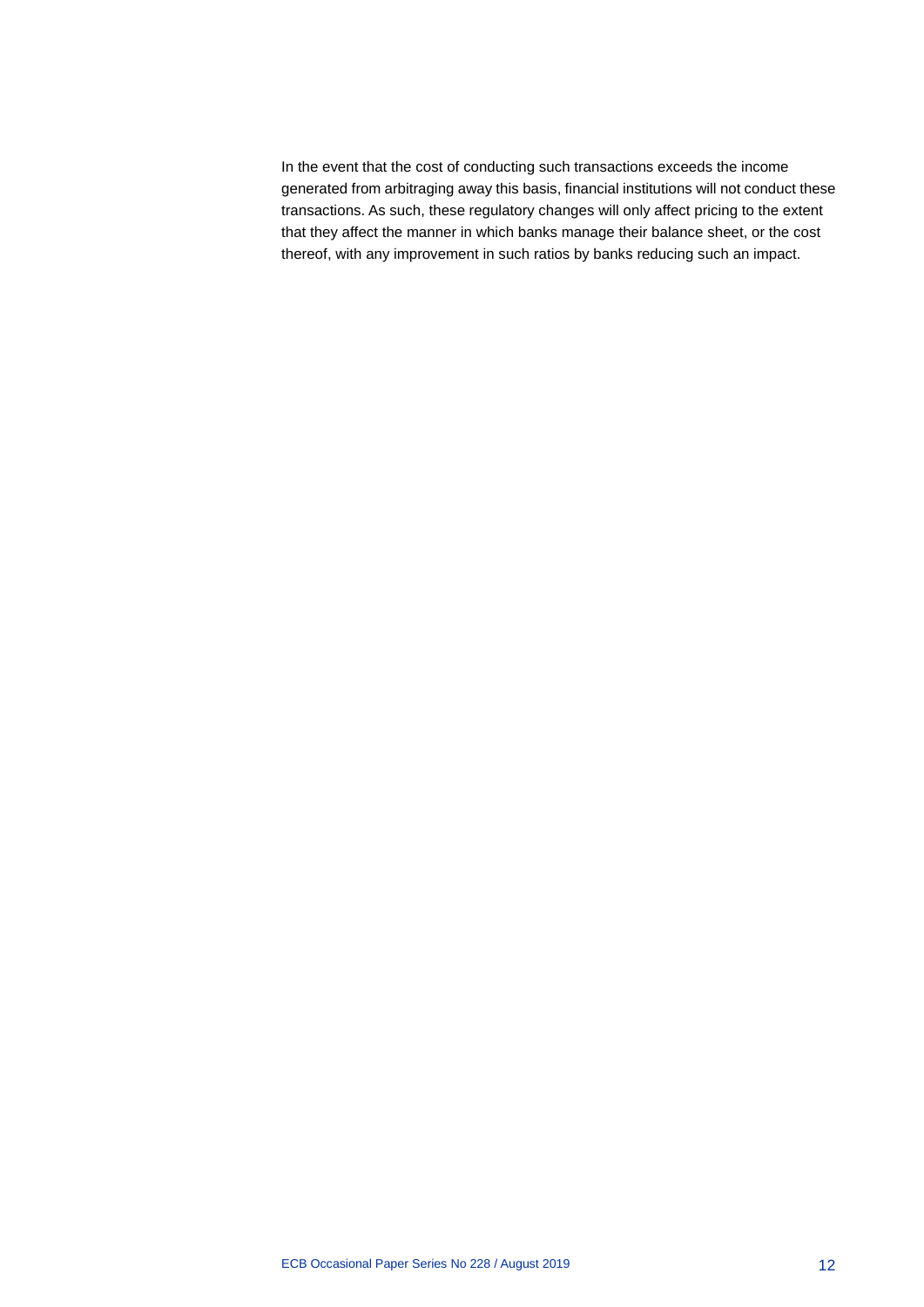# <span id="page-13-0"></span>2 What role has the APP had in guiding investment decisions and what is its influence on the cross currency basis?

As outlined in Chapter 1, of late monetary policy (including the Expanded Asset Purchase Programme of the Eurosystem, APP) has been a significant driver of pricing in the EUR/USD basis. Four transmission channels of the APP have been identified: (i) the effect on excess liquidity, (ii) the reduction in the availability of securities in the secondary market, (iii) the portfolio rebalancing effects and iv) the signalling effect of forward guidance.

## <span id="page-13-1"></span>2.1 Strong FX market impact due to excess liquidity volumes has impacted investment and hedging strategies

The APP has increased euro liquidity gradually over time, while in the United States the Fed's excess reserves started decrease as of 2014. Therefore, the relative supply of US dollars and euro has been diverging since then. The relatively higher demand for US dollars from investors in contrast to a relatively more abundant supply of euro has implied a new positioning on the cross currency swap market.

Until the end of 2016, this was associated with a clear correlation between euro excess liquidity and the EUR/USD basis, as depicted in Charts 5 and 6 (with a lag from the excess liquidity, however, as announcements of unconventional measures may have had an impact on the EUR/USD basis even before the effect on excess liquidity occurred).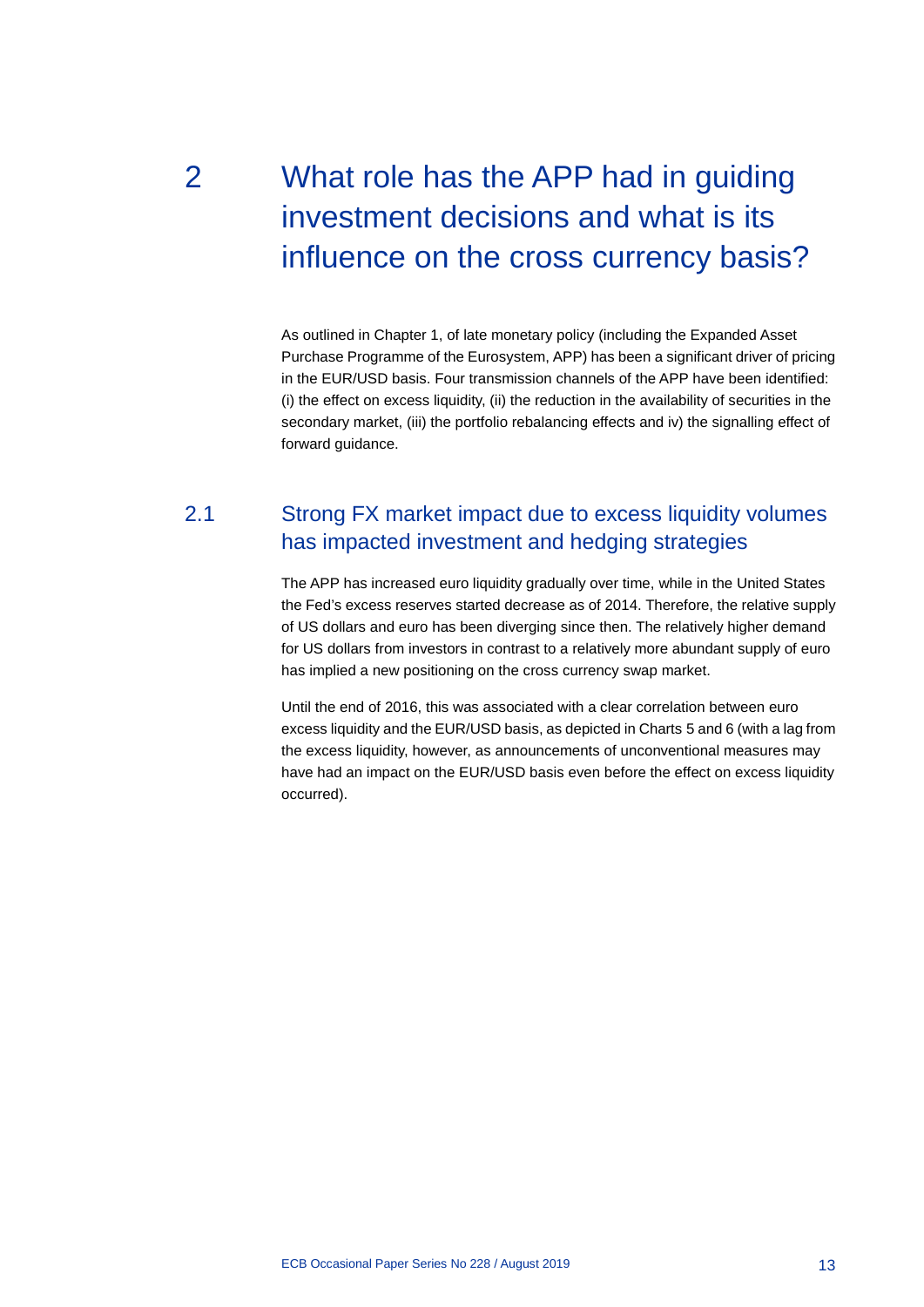ECB excess liquidity, EUR/USD 5-year basis and EUR/USD spot exchange rate since 2008



Source: Bloomberg.

#### **Chart 6**

ECB excess liquidity, EUR/USD 5-year basis and EUR/USD spot exchange rate since 2014



Source: Bloomberg.

However, the divergence since the end of 2016 between the ECB excess liquidity and the EUR/USD basis might be attributable to several interconnected factors:

Firstly, even as ECB excess liquidity was still growing in 2017, investors were anticipating a medium-term normalisation of the ECB's monetary policy.

Secondly, the end or decline of a potential risk premium towards the euro area (Euroscepticism, political risk, etc.) after the French elections in April and May 2017. This could have rekindled risk-averse investors' interest in euro area assets, tightening the basis.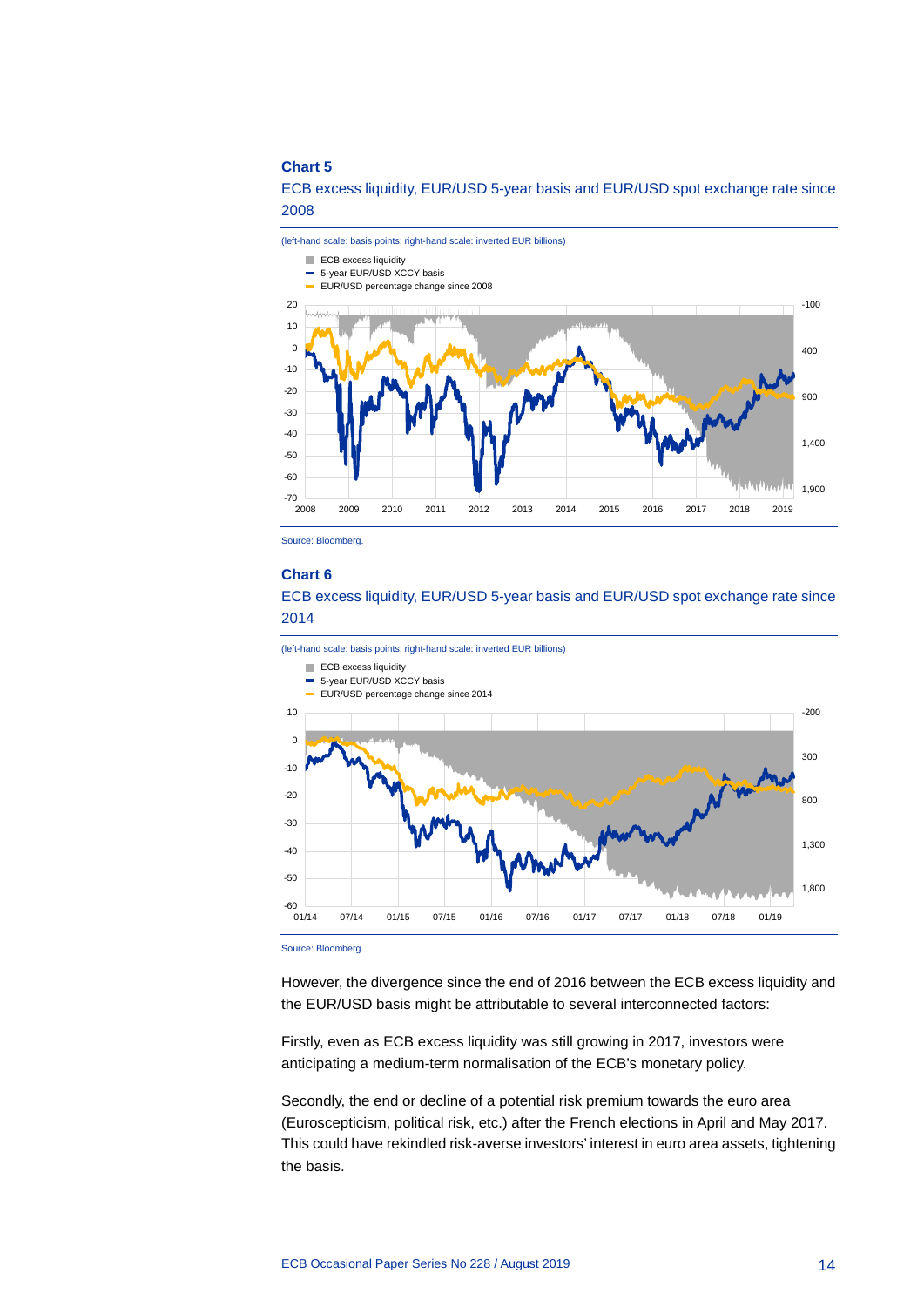# <span id="page-15-0"></span>2.2 The reduced availability of euro-denominated securities in the secondary market and consequent lower yields as a driver of asset reallocation towards US dollar-denominated assets

The APP intervenes directly in the medium- and long-term securities balance of supply and demand by extracting interest rate risk (duration) and credit risk from the market and exercising downward pressure on medium- to long-term yields.

Euro area bond prices have rallied and yields have significantly decreased, especially at the long end of the curve, for the different fixed income asset classes targeted by the APP (euro area government bonds, covered bonds, ABS and corporate bonds).

This downward pressure on yields has made euro assets less attractive and has led investors to search for yield abroad. Net outflows of euro-denominated assets can stem from two mechanisms: either euro area investors divert their funds abroad, or foreign currency investors sell their euro area bonds. Charts 7 and 8 show that while portfolio debt securities recorded a net liability position of 15% of GDP in the first quarter of 2015, this changed to a net asset position of 2% by the end of 2017. This shift resulted from a decrease in non-euro area residents' holdings of euro area debt (from 55% of GDP to 42%), and an increase in euro area holdings of non-euro area debt securities (from 40% to 44%).

#### **Chart 7**

#### Euro area portfolio investment abroad



Source: ECB.

Notes: A positive (negative) number indicates net purchases (sales) of non-euro area securities by euro area investors. Equity includes investment fund shares. APP stands for Asset Purchase Programme. The latest observation is for June 2018.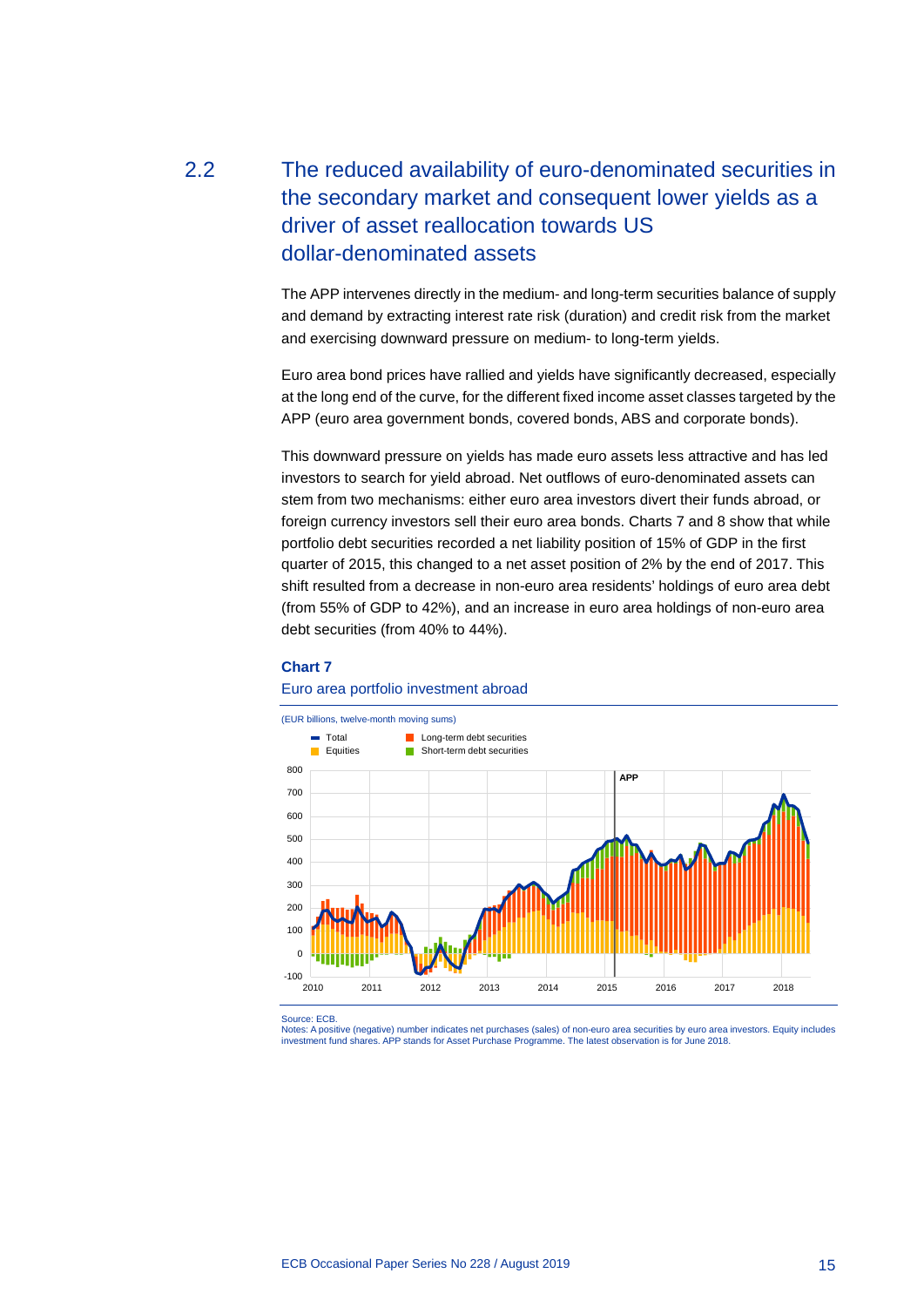



Source: ECB.

-

Notes: A positive (negative) number indicates net purchases (sales) of euro area securities by non-euro area investors. Equity includes investment fund shares. APP stands for Asset Purchase Programme. The latest observation is for June 2018.

An important theme in 2018 has been the tightening trend of the EUR/USD cross currency basis. Shifts in investment flows have played a role. As can be seen in Chart 7, euro-area residents have reduced the pace of foreign security purchases: net acquisitions of foreign debt securities by euro area residents decreased to €116 billion in 2018, from €463 billion in 2017. At the same time as can be seen in Chart 8, non-residents slightly reduced their net sales of euro area debt securities, from €133 billion in 2017 to €100 billion in 2018. This has aided the tightening of the basis inasmuch as FX hedging needs are reduced.

For market participants to invest in foreign currencies, it requires, firstly, buying these currencies in the cash market or borrowing them, for instance, through the cross currency swap market. Buying currencies on the cash market implies that exposures are not FX-hedged whilst borrowing them through cross currency swaps ensures a hedge against currency movements. Short-term hedges will be usually put in place through FX swaps<sup>[2](#page-16-0)</sup>, while longer-term hedges (usually over one year) will take place via cross currency swaps.

If we take the case of euro area investors increasingly seeking investment opportunities outside the euro area by purchasing higher yielding US dollar fixed-income instruments, this activity increases the demand for borrowing US dollars through FX swaps or cross currency swaps, putting pressure on the EUR/USD basis to widen. As a result, deviation from CIP reflects the swap market positioning. The interest rate advantage is still positive until a break-even level is reached for the basis, and investors (especially institutional ones) may be insensitive to the basis up to a certain threshold.

<span id="page-16-0"></span> $2^2$  An FX swap is the combination of a simultaneous spot and an opposite forward transaction at maturity. There are no interest rate payments and the interest rate differential between the two currencies exchanged is reflected in the pricing of the forward transaction (forward points).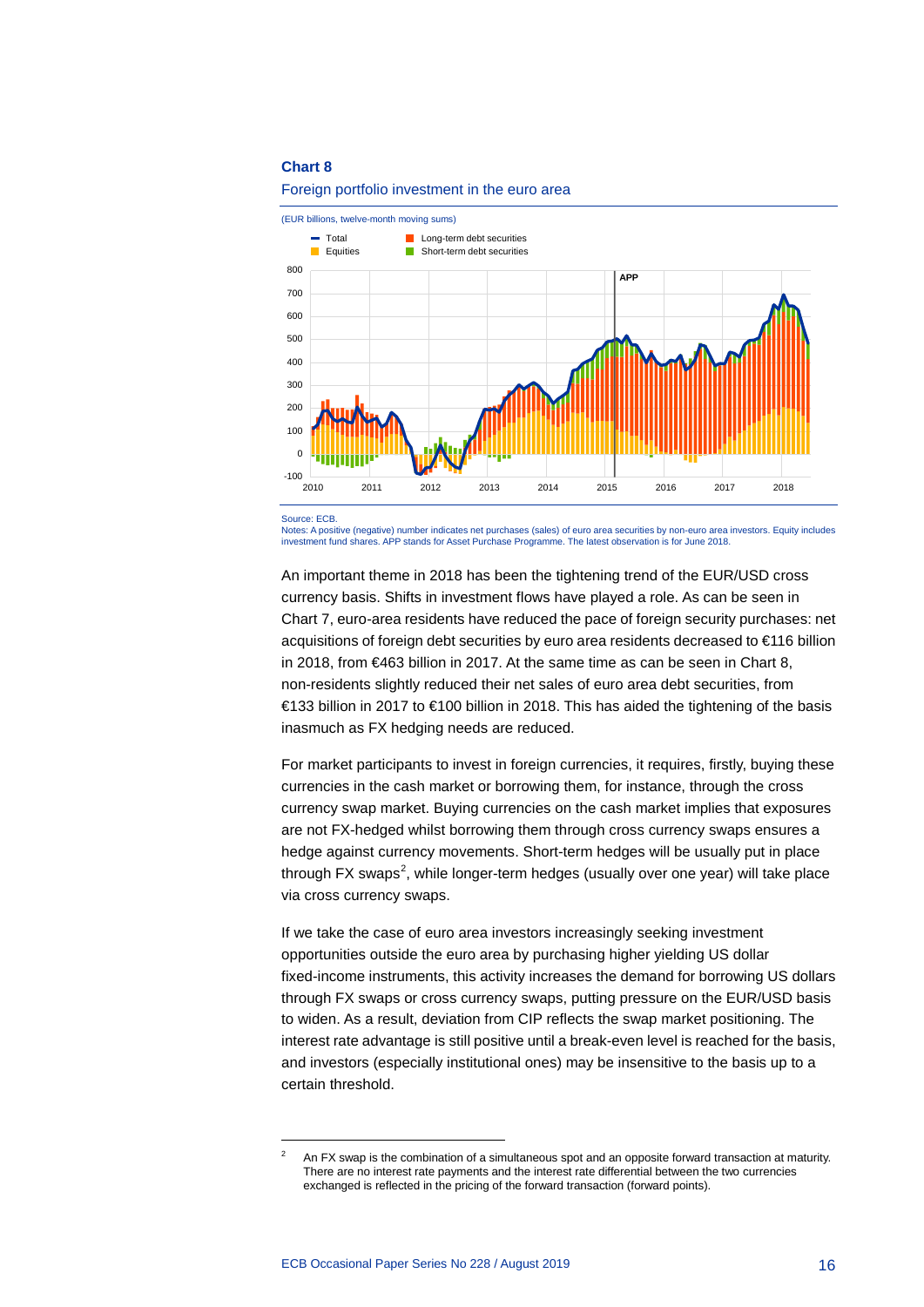As would be expected, the widening of the basis can also lead some investors to adjust their asset management strategies by arbitraging the basis, thus contributing to its tightening. This is particularly the case for conservative institutional investors like central banks, who own traditional reserve currencies. By swapping, for instance, their US dollars into euro or into Japanese yen, they benefit from the US dollar premium and make a profit even though they invest this cash in low yielding assets (such as short-term EGBs or JGBs, as the portfolio duration of central banks – especially liquidity buffers  $-$  is usually short)<sup>[3](#page-17-0)</sup>.

By acquiring government bills with decent yields (for instance short-term paper from lower rated countries), investors can take advantage of the basis and generate revenues on this activity. If we take the case of the 12-month Spanish Government bill index, since the beginning of unconventional ECB measures, we have seen a parallel evolution in the yield and in the EUR/USD basis (Chart 9). This suggests that non-euro area investors are willing to benefit from a wide basis by swapping their US dollars to invest even in relatively low-yield euro area securities. On the contrary, when yields go higher, investors can afford to receive a smaller basis to keep their pick-up stable.

#### **Chart 9**





Source: Bloomberg.

-

This finding also coincides with the increasing trend in non-resident holdings of Spanish bills, especially since 2013, as seen in Chart 10 below, based on data from the Spanish Treasury: investors outside the euro area may have a growing interest in swapping to euro to buy these lower-rated securities.

<span id="page-17-0"></span>This cash management strategy has been developed notably by the Reserve Bank of Australia (RBA), as disclosed in a speech by Deputy Governor Guy Debelle on 22 May 2017. In this case, the RBA uses its currency reserves and even its natural funding currency – the Australian dollar – (which experiences a positive basis (premium), even against the US dollar) and swaps them into Japanese yen, where the basis is the widest.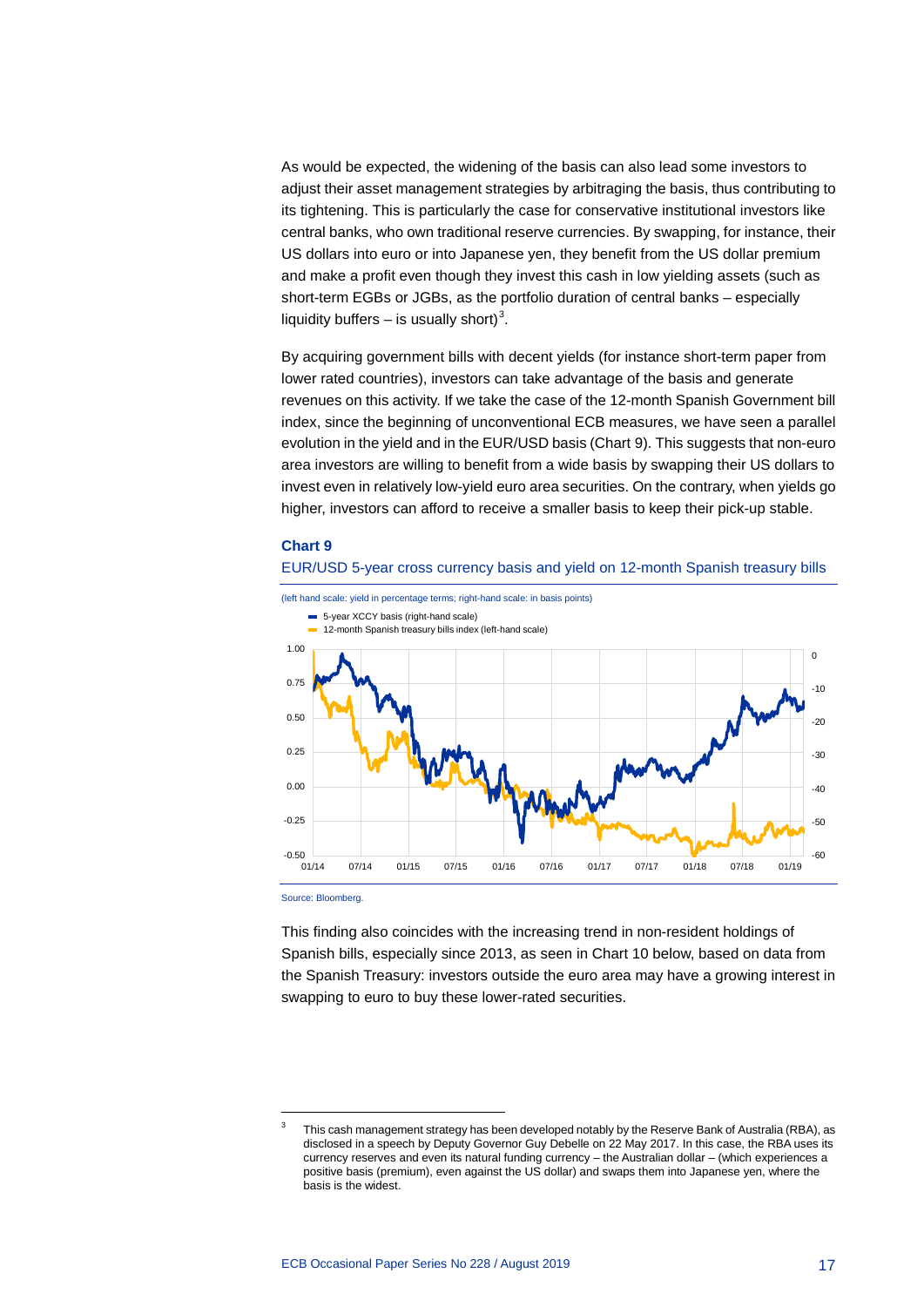

(percentage of Spanish treasury bills held by non-residents)



Source: Tesoro Público.

<span id="page-18-0"></span>Note: Includes term investment holdings of securities.

2.3 Portfolio rebalancing impacts the shape of the basis curve (reallocation towards longer maturity US dollar-denominated assets)

> The spillover effects of the ECB's unconventional measures on non-euro area assets' yields is well documented $^4$  $^4$ . Investors tend to divert their investments to higher yielding securities, within or outside the euro area, implying a rally of these non-euro securities. One consequence of this mechanism is that – all else being equal – investors have had to increase the duration of their non-euro portfolios to sustain their yield levels $5$ .

To the extent that euro area investors are investing in higher yielding US dollar-denominated assets and have recourse to the cross currency swap market, unconventional monetary policy is likely to have impacted the relative demand of EUR/USD cross currency swaps with different maturities. Looking at the yield curve below (Chart 11), we can see that since the beginning of the APP, the slope of the curve has reversed as demand for long-term hedging instruments has increased.

See Fratzscher M., Lo Duca M., Straub R. (2013).

<span id="page-18-2"></span><span id="page-18-1"></span><sup>5</sup> See Domanski D., Shin H-S, Sushko V. (2015).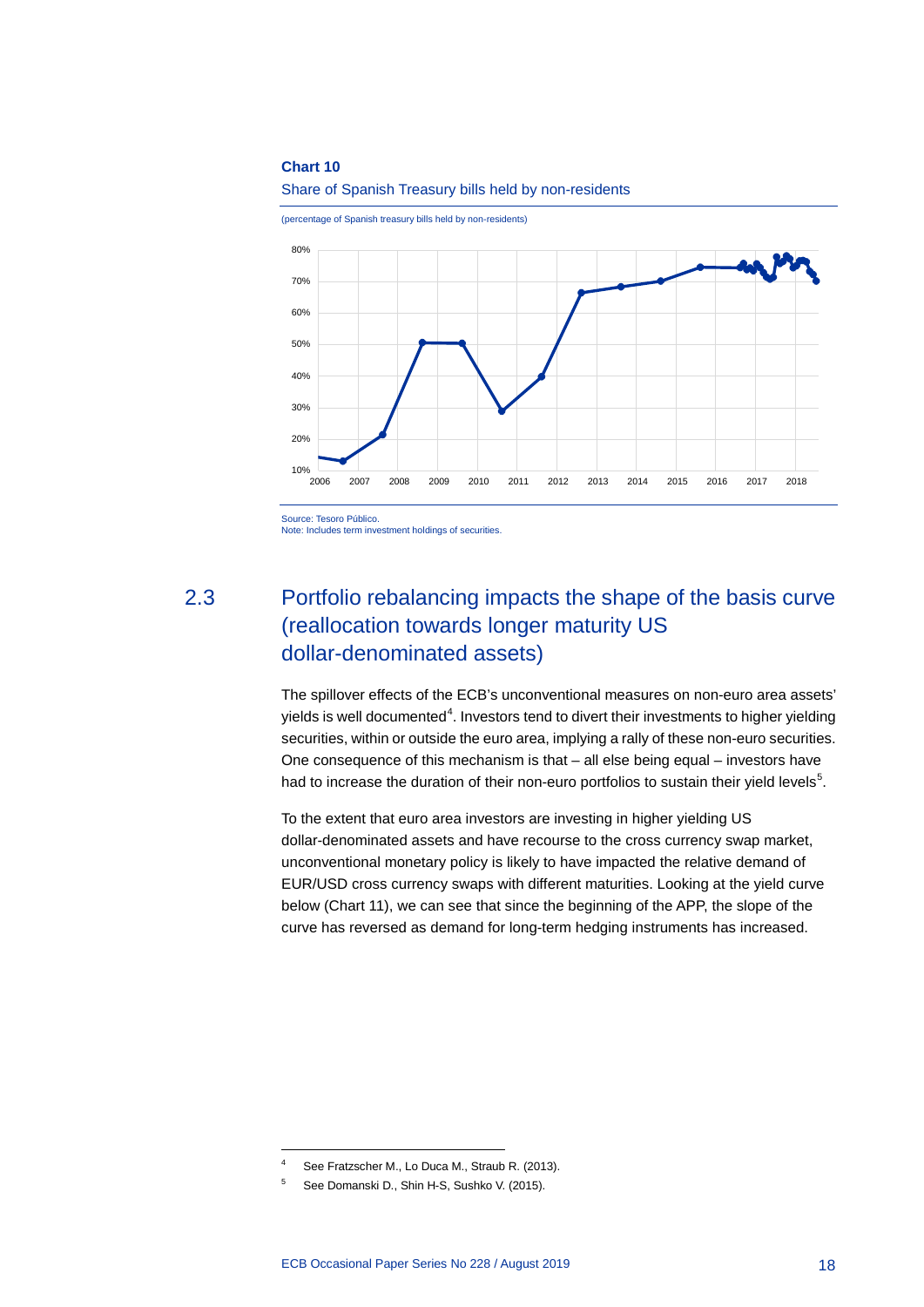### EUR/USD basis swap curve



Note: Before the introduction of negative rates, before the start of the APP, during the APP, and at present.

It is also worth noticing that between January 2014 and January 2015, when the negative deposit facility rate was introduced, the shift in the swap curve occurred mostly at the front end; the 3-month EUR/USD basis widened significantly, while the 10-year EUR/USD basis kept almost stable, implying that investors increased their demand for US dollars via short-term FX swaps mainly in reaction to negative short-term yields in euro.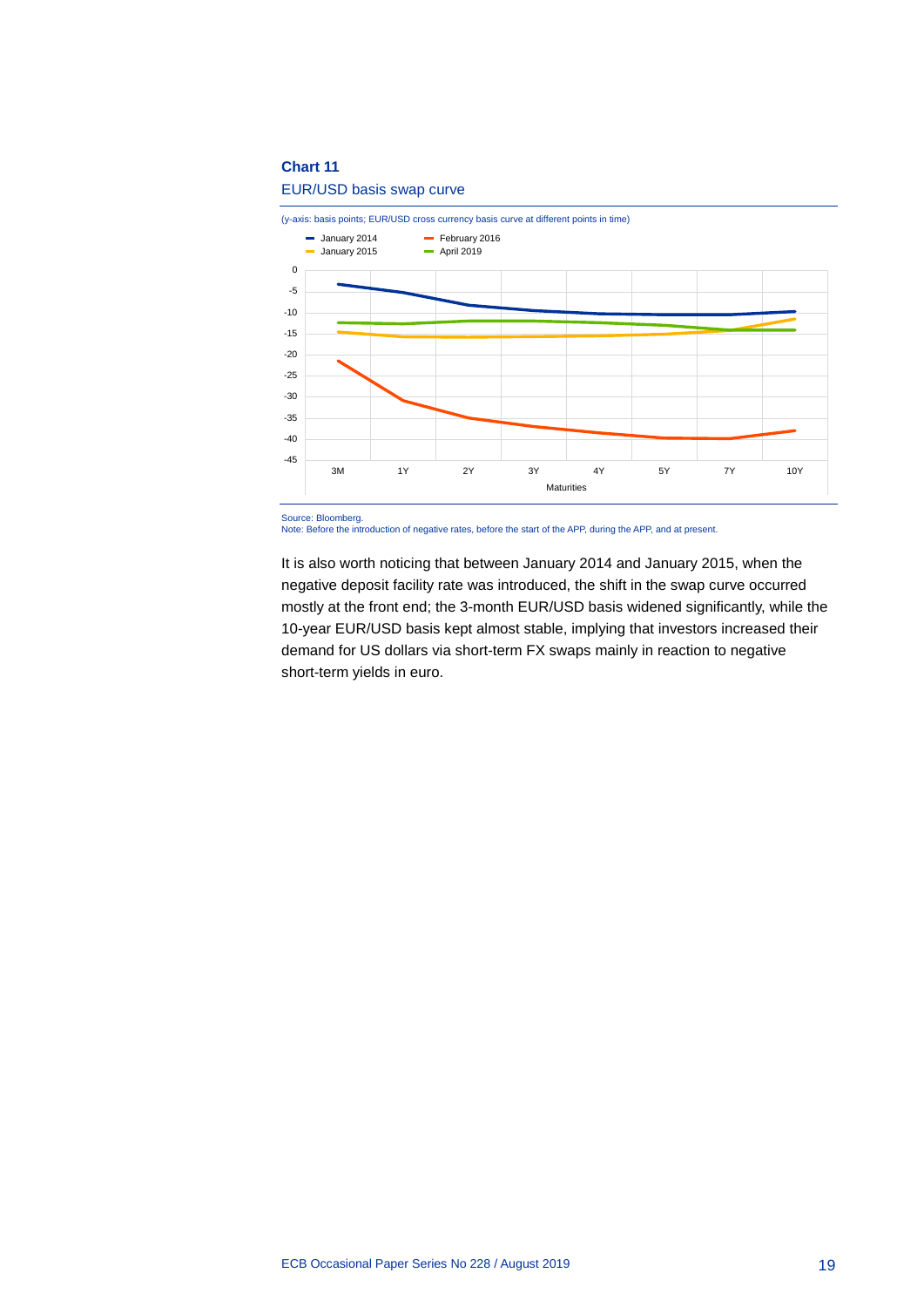# <span id="page-20-0"></span>3 What role has the APP had in guiding funding decisions and what is its influence on the cross currency basis?

This chapter looks at how the EUR/USD basis drives issuance patterns of corporates and Supranational, Sub-Sovereign and Agency (SSA) issuers. It also covers the interaction between the APP and the cross currency basis.

One of the traditional drivers of the basis has been cross-border issuance. The Eurosystem's APP has been an important player behind the movements in cross-border issuance. Record low yields and tight credit spreads in euro saw high amounts of foreign bond issuance come to the euro market to take advantage of the attractive funding levels. As can be seen below in Chart 12, between 2014 and 2017 the increase in spread divergence (as euro credit spreads fell further relative to their US counterparts on the back of the APP and excess liquidity) led to a widening of the EUR/USD basis. Since the start of 2018, euro credit has underperformed US dollar credit. This spread convergence has led to a tightening of the EUR/USD basis.

#### **Chart 12**

-

#### EUR/USD basis swap curve



Sources: Bloomberg, ICE BofA ML, BdE. Note: Corporate indices include only investment grade corporate debt and credit spreads are asset swap spreads.

A US issuer's decision to issue in euro or US dollars depends ultimately on cost. It can issue in US dollars, in which case it would determine at what spread it could fund itself using the local (US dollar) asset swap spread as a benchmark. The spread reflects the difference between the yield it pays on its bond and the yield on the benchmark yield curve<sup>[6](#page-20-1)</sup> at the same maturity. The spread will depend on the credit rating or quality of the issuer. The US issuer could also issue in euro. Similarly to issuing in US dollars,

<span id="page-20-1"></span>The benchmark curve being the interest rate swap curve.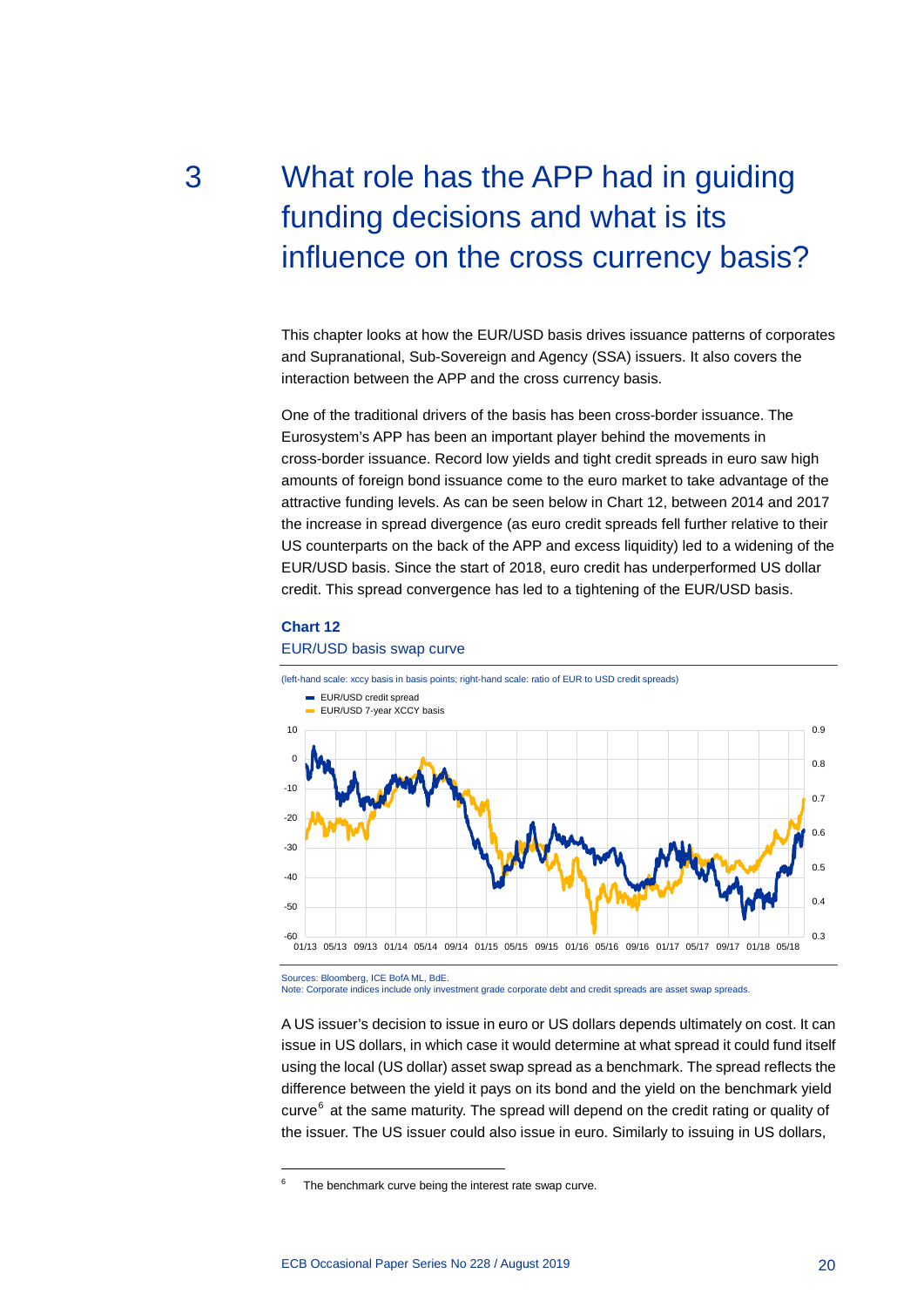when a US entity issues in euro it has to take into account the extra yield it has to pay in euro over and above the euro asset swap curve, i.e. determine what its euro credit spread is. But when a US issuer issues in euro it incurs the extra cost of hedging the FX risk of the issue. This extra cost has to be added to the credit spread to calculate the overall cost of issuing in euro. The cost of hedging the FX risk is the cross currency basis. Taken all this account, then, a US issuer should issue in euro from a purely financial perspective if:

• euro credit spread < US dollar credit spread + cross currency basis<sup>[7](#page-21-0)</sup>,<sup>[8](#page-21-1)</sup>.

Due to the APP and low ECB interest rates, which have led to a large decline in euro yields and compression in euro credit spreads, the cost of funding in euro has come down. This has led to an increase in euro issuance on behalf of US entities. The increase in euro issuance, however, has also led to higher demand for FX hedges, which, in the case of a US issuer in euro, creates a need to borrow US dollars. This increased demand for US dollars leads to an increase in the rate at which it borrows US dollars, which in turn is reflected in the basis. The more negative the basis, the more expensive it becomes to borrow US dollars. It can get to the point where the cost of hedging the FX risk (embodied by the basis) will cancel out the extra benefit obtained by the lower EUR credit spread.

A euro area issuer will have the same points to consider when deciding whether to issue in the euro market or the US dollar market. From the point of view of a euro area issuer, issuing in US dollars instead of euro will be more advantageous, if:

• euro credit spread > US dollar credit spread + cross currency basis.

A euro area entity issuing in US dollars, however, will have the opposite effect on the basis. It will hedge its US dollar exposure by entering a cross currency swap where in effect it will lend out US dollars and borrow euro. This will reduce the cost of borrowing US dollars (assuming a premium for US dollars) and increase the cost of borrowing euro, making the basis less negative.

Data on issuance show that euro issuance by US corporates, i.e. reverse yankees in market parlance, has grown strongly. While yankee issuance (US dollar issuance by euro area corporates) has also risen, from 2012 onwards it has done so at a slower pace (Chart 13), curbing the amount of net supply (i.e. US dollar issuance by euro area companies – euro issuance by US companies) $9$ . This imbalance in cross-border issuance has eventually weighed on the EUR/USD cross currency basis, helping to widen it, i.e. make it more negative.

<span id="page-21-0"></span>The cross-currency basis is not the only adjustment that should be made when comparing spreads across different currencies. The spread conversion process should include: (i) the cross currency basis (ii) quoting conventions: quarterly vs. semi-annual swap frequencies and (iii) the spread conversion factor.

<span id="page-21-1"></span>For the purpose of this study, we are ignoring a set of other costs that will determine what the real break-even rate is between issuing in the euro or US dollar markets. These include liquidity costs and capital costs, amongst others. Aside from purely financial aspects, other factors e.g. company structure and taxation issues, can also play a role.

<span id="page-21-2"></span>The jump in yankee issuance in 2016 was mainly due to one issuer, Anheuser-Busch Inbev, which raised \$46bn to purchase SABMiller, one of the largest offerings in history in the investment grade space.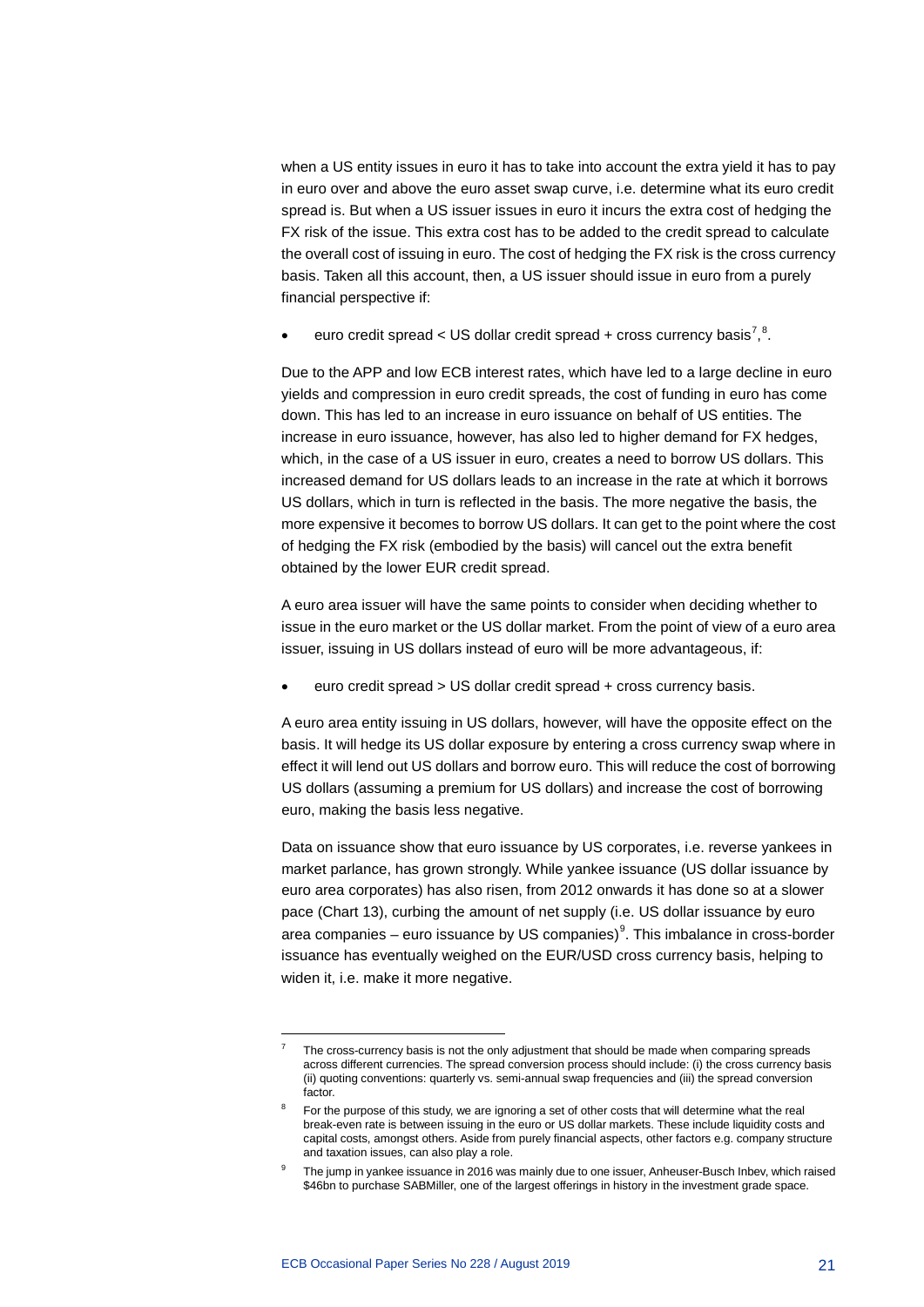

#### US dollar and euro issuance by US companies

Sources: Dealogic, BofA ML, BdE.

Notes: YTD: January to May 2018. US dollar issuance by euro area firms is also known as yankee issuance. Issuance in euro by US companies is also known as reverse yankee issuance.

Thus, the APP has encouraged the inflow of US issuers to the euro market looking for cheaper sources of funding due to the relatively faster decline in euro credit spreads than US credit spreads, as shown in Chart 12. This in turn has provoked a widening of the EUR/USD basis.

As will be shown in a later section, the widening of the basis (increasing cost of hedging euro exposure) has worked to the advantage of some highly rated euro area issuers active in the US dollar market, which is the case for some SSA issuers, notably KFW and EIB, who are able to price their debt off the US dollar swap curve at relatively tight spreads. This has allowed them to obtain cheaper funding in US dollars, despite the wider credit spreads in that market thanks to the cross currency basis. Movements in relative credit spreads in both markets and the cross currency basis will determine to what extent it will be more beneficial to issue in one market or another.

During 2018, euro issuance by US firms (i.e. reverse yankee issuance) dropped considerably, while US dollar issuance by euro area firms (i.e. yankee issuance) remained pretty stable. This contributed to the tightening of the cross currency basis this year, especially in the middle and at the long end of the curve.

Not all US firms that issue in euro hedge their FX risk. The majority do not. Most issuance comes from US companies with sales in the euro area, so they have a natural currency hedge. Those that do not have this natural currency hedge are therefore exposed to both credit risk and FX risk. However there is evidence that a growing proportion of US issuers coming to the euro market of late have little or no euro operations. These companies, in theory, would want to hedge their FX risk using a cross currency swap.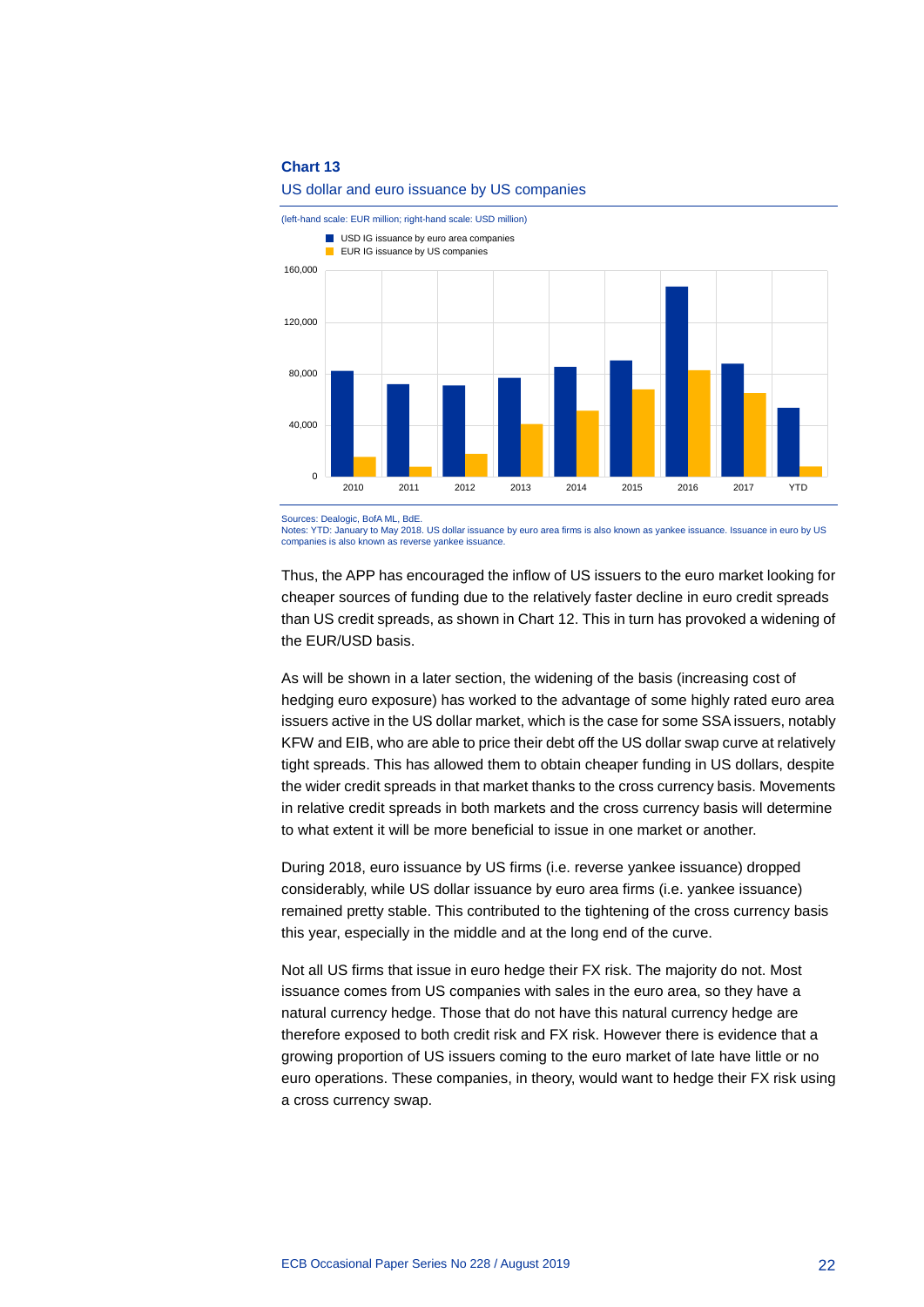### 3.1 Corporate bonds

<span id="page-23-0"></span>The role of US corporates in the euro market has been growing in importance since 2012. Reverse yankees were the main source of supply in the euro investment-grade (IG) credit market in 2017, issuing €65 bn worth of bonds: 18% of total market issuance, ahead of Germany and France with a market share of 17.5% and 17.2% respectively (see Chart 14 and Table 1). Although US issuers are not eligible for the CSPP, they have benefited indirectly as investor demand has moved towards them, since the CSPP crowds out investors from the CSPP-eligible universe.

#### **Chart 14**



Gross supply investment grade credit

Sources: Dealogic, BofA ML.

Notes: Investment grade issuance by country in EUR market. US issuance known as reverse yankee issuance.

#### **Table 1**

IG issuance in euro by euro area and US corporates

|             | Euro area companies |          | % of total         | <b>US companies</b> |          | % of total         |
|-------------|---------------------|----------|--------------------|---------------------|----------|--------------------|
|             | $mn \in$            | % change | market<br>issuance | $mn \in$            | % change | market<br>issuance |
| 2009        | 321,581             |          | 72%                | 18,750              |          | 4%                 |
| 2010        | 182,374             | $-43%$   | 68%                | 15,548              | $-17%$   | 6%                 |
| 2011        | 160,177             | $-12%$   | 76%                | 7,981               | $-49%$   | 4%                 |
| 2012        | 232,841             | 45%      | 70%                | 17,915              | 124%     | 5%                 |
| 2013        | 184,690             | $-21%$   | 62%                | 41,150              | 130%     | 14%                |
| 2014        | 180,016             | $-3%$    | 54%                | 51,390              | 25%      | 15%                |
| 2015        | 168,094             | $-7%$    | 50%                | 67,900              | 32%      | 20%                |
| 2016        | 229,246             | 36%      | 55%                | 82,714              | 22%      | 20%                |
| 2017        | 204,955             | $-11%$   | 57%                | 65,112              | $-21%$   | 18%                |
| <b>YTD*</b> | 95,315              | $-11%$   | 64%                | 8,100               | $-79%$   | 5%                 |

Sources: Dealogic, BofA ML, BdE. Notes: YTD (Jan-May 2018). Percentage change represents change with respect to same period year before.

During 2018, euro issuance globally declined, but reverse yankee issuance declined by a larger degree, collapsing by 79% with respect to the same period the year before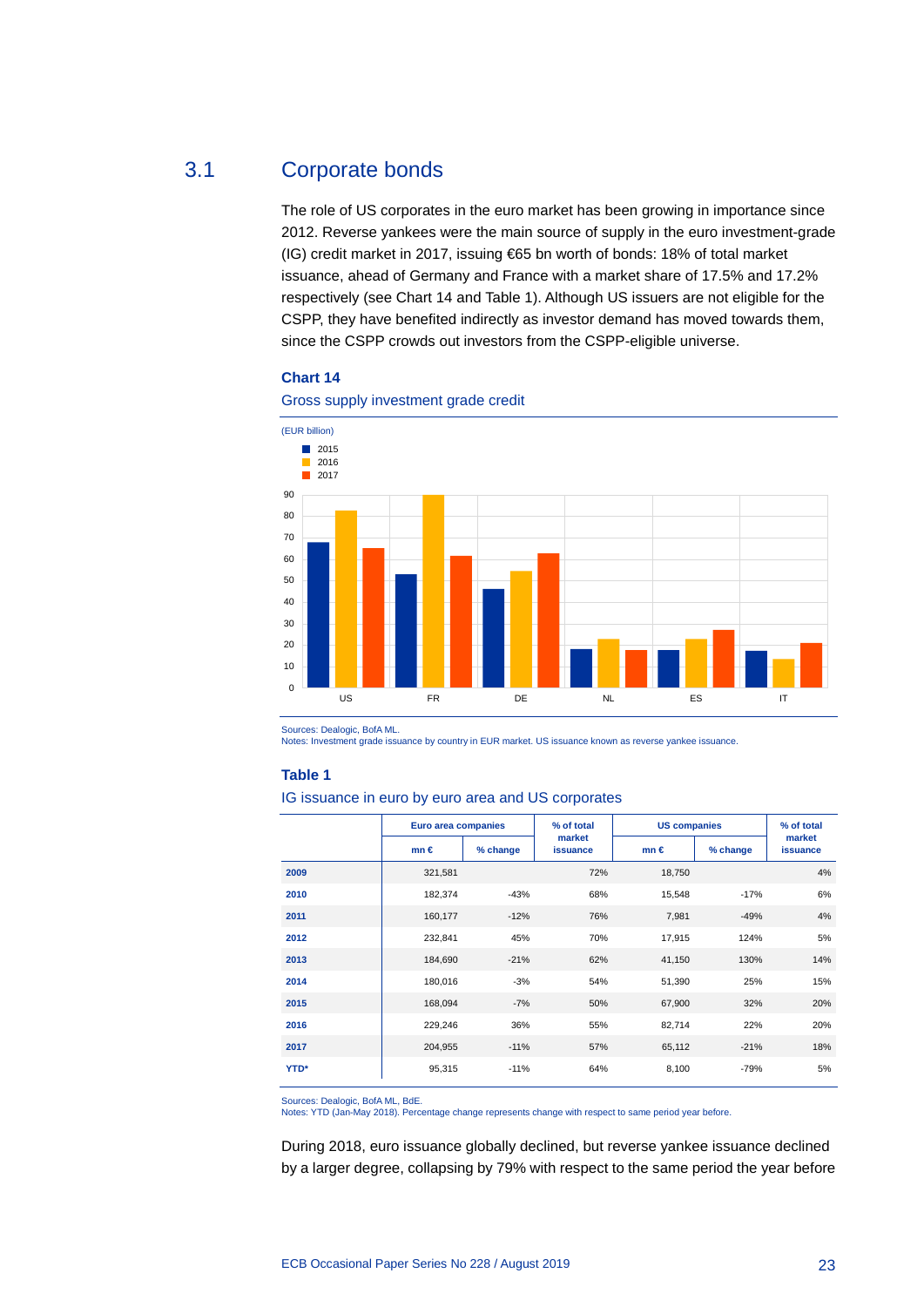(see Table 1). Euro investment grade issuance by euro area firms also fell, but to a lesser degree, meaning their share of the market actually grew. The sharp drop in reverse yankee issuance means less demand for US dollar funding via the cross currency basis, leading to a tightening of the EUR/USD basis. Wider euro credit spreads versus US dollar credit spreads, all else being equal (see Chart 12), means it is financially less appealing to issue in euro.

One notable trend in issuance in 2019 is the return of reverse yankee supply. As highlighted before, 2018 saw a big drop in reverse yankee supply, so the sharp increase in supply so far in 2019 reflects, to a certain degree, pent-up demand by US issuers for establishing a presence in the euro market.

Chart 15 reflects the difference in relative funding costs, taking into account the quoted US dollar and euro bond spreads and the cross currency basis of the respective maturity<sup>[10](#page-24-0)</sup>. As can be seen, a US issuer issuing in euro would lock in slightly better funding costs on the 3- to 5-year part of the curve than it would if issuing directly in its domestic US dollars. At the longer end of the curve (7 to 10 years), the advantage of issuing in euro is greater. Even so, issuing longer maturity reverse yankees is not as cheap as it was in 2016.

While the cross currency basis tightened considerably in 2018, which would, all else being equal, help to cheapen the overall cost of issuing in euro, from a US issuer's perspective, EUR credit spreads widened more than US dollar credit spreads, worsening the EUR/USD credit spread differential, meaning the overall cost of funding in euro ended up cheapening only slightly from the levels reached in 2017. The majority of reverse yankee issuance has been in longer maturities where funding levels are still more attractive after accounting for the basis.

#### **Chart 15**

#### Funding costs (inclusive of basis swap)



Sources: Bloomberg, ICE BofA ML, BdE.

-

Note: Funding costs represent the EUR/USD asset swap spread differential plus the EUR/USD XCCY basis.

<span id="page-24-0"></span><sup>&</sup>lt;sup>10</sup> It does not take into account, however, different quoting conventions that exist in each market. The fact that euro spreads are quoted to the 6-month Libor while US dollar spreads are quoted to the 3-month Libor. Refer to footnote 7 for more information.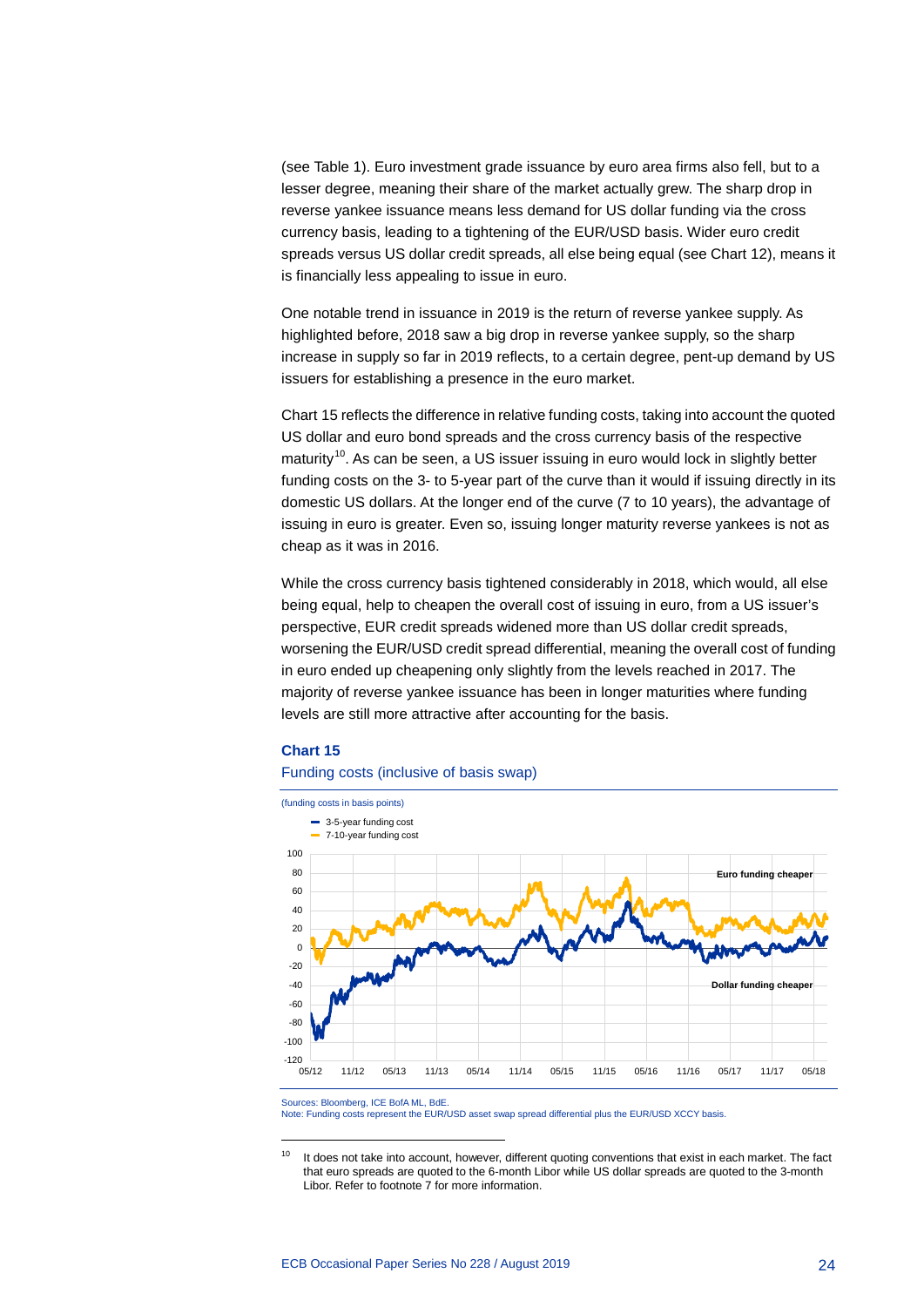Although not eligible, foreign issuers, especially reverse yankees, have come to the euro market to exploit the cheaper funding costs brought about by the APP, exerting downward pressure on the EUR/USD basis. EUR-based corporate issuers react to movements of the cross currency basis by shifting issuance patterns. The widening of the basis could make funding in US dollars more attractive, reducing the amount of primary supply on the euro market, which would have implications for the eligible universe available for the CSPP. Growing euro investor appetite for reverse yankees is also worth monitoring, since it could produce a crowding out effect, influencing the supply of euro eligible credit.

## 3.2 Supranational, Sub-Sovereign and Agency (SSAs) issuers

<span id="page-25-0"></span>Big international SSAs regularly fund themselves in different currencies to fund regional and development programmes. Their bonds are usually considered of high credit quality, and thus considered an alternative to sovereign debt. This also holds true for big European names in the US market. They usually trade at lower yields than other spread products but offer some yield pick-up to US Treasuries. Their US dollar asset swap spreads may not be as tight as in their domestic (euro) market, but are sufficiently tight at times to allow them to borrow more cheaply in the US dollar market when the cross currency basis widens sufficiently to compensate for the slightly wider credit spreads in the US dollar market.

US investor interest is concentrated in the 3 to 5 year sector. The longer part of the curve is issued in euro where there is more demand for duration. The curve is quite flat due to the APP so euro area investors looking for yield have increased the maturity of their investments. Because there is currently high demand in the 3 to 5 year space in the US market, Euro area SSAs have been able to fund themselves competitively at relatively tight spreads. The widening of the EUR/USD cross currency basis during these last few years has allowed them to achieve "all in" cheaper funding costs in US dollars than in euro.

As an example, consider a 5-year issue of KFW, a German guaranteed agency. It will issue in US dollars if

5Y euro credit spread > 5Y US dollar credit spread + 5Y EUR/USD cross currency basis – 5Y 3s6s basis $^{11}$  $^{11}$  $^{11}$ 

On 3/8/2017 this was the case, as

 $-31.07 > 0.22 -31.25 -10.435^{12}$  $-31.07 > 0.22 -31.25 -10.435^{12}$  $-31.07 > 0.22 -31.25 -10.435^{12}$  or

 $-31.07 > -38.29$ 

<span id="page-25-1"></span><sup>&</sup>lt;sup>11</sup> US dollar credit spreads are quoted vs. the quarterly Libor, while euro credit spreads are quoted vs. the semi-annual Libor. Since the 3-month Libor rates are below the 6-month Libor rates, the different conventions result in spreads quoted wider in US dollars vs. euro. Therefore, to make spreads equivalent, from a euro area investor's perspective, the 3-month vs. 6-month swap has to be subtracted from the US dollar spread.

<span id="page-25-2"></span><sup>&</sup>lt;sup>12</sup> For calculations and charts, Bloomberg's BFV curves and par rates were used.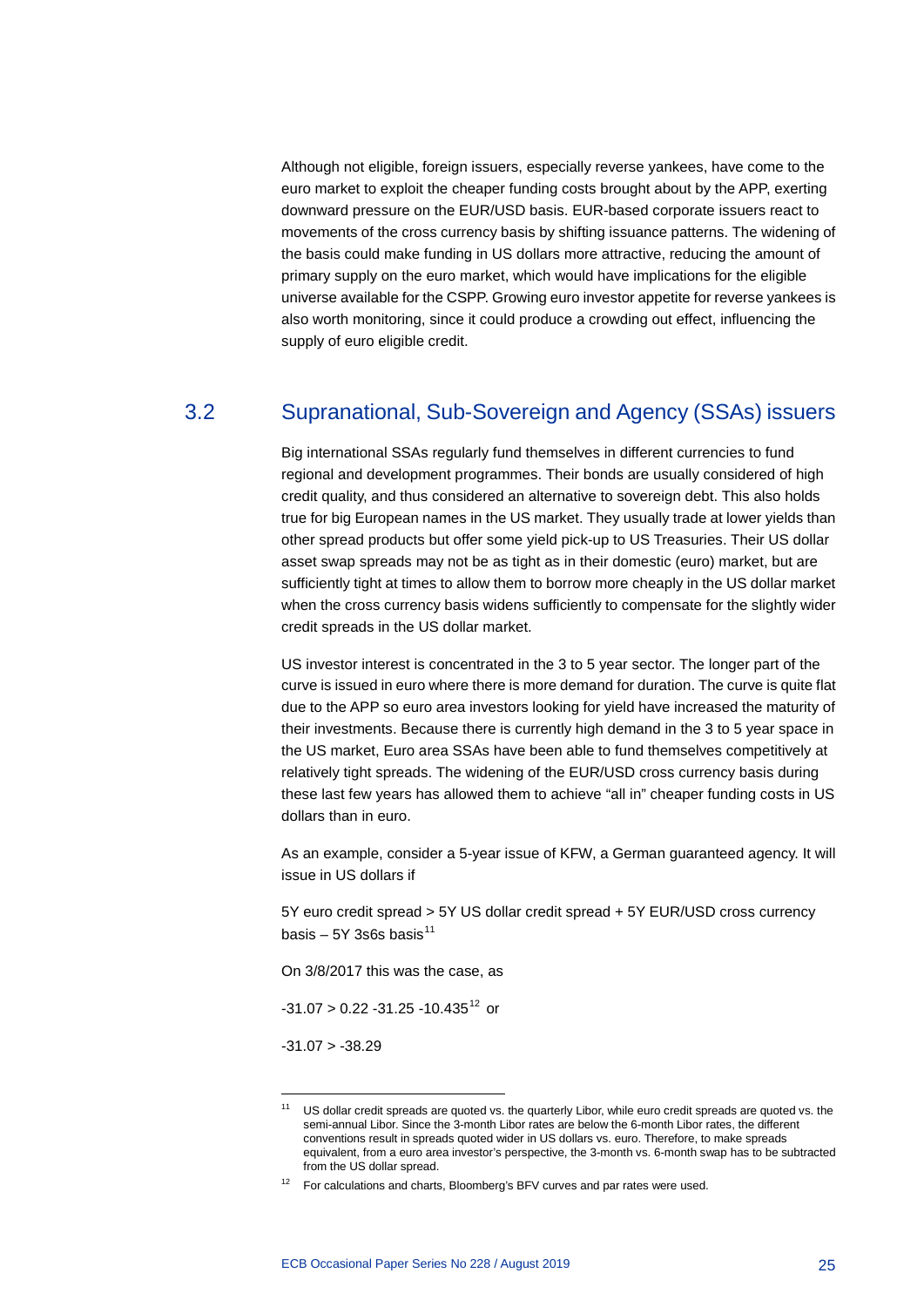Chart 16 illustrates the relative advantage of issuing a 5-year bond either in US dollars or euro for KFW. Issuing in US dollars and swapping the proceeds to euro has tended to be cheaper than directly issuing in euro. This advantage increased significantly with the onset of the Eurosystem's different asset purchase programmes starting in 2014 (green shaded area).

#### **Chart 16**

Implied funding levels for 5-year KFW: outright in euro, US dollar-swapped, and the difference between the two



#### Source: Bloomberg.

Notes: Euro direct funding cost represents the spread between the yield on a 5-year par rate KFW bond issued in euro and the 5-year euro swap rate. Euro synthetic funding represents the spread on a 5-year par rate KFW bond issued in US dollars and the 5-year US<br>dollar swap rate converted to euro by adding the 5-year EUR/USD XCCY basis and subtracting t

As has been explained, there exists a close correlation between movements in the cross currency basis and relative funding cost (see Chart 17). The widening of the euro cross currency basis during 2014 and early 2015 made US dollar funding cheaper from KWF's perspective. The extreme tightening in the EUR/USD cross currency basis since the start of 2018 has made US dollar funding unattractive. The tightening of the basis has made it considerably more advantageous for KFW to bring 5-year paper in euro to the market than fund in US dollars and swap the proceeds back to euro. This has started to have an impact on issuance patterns.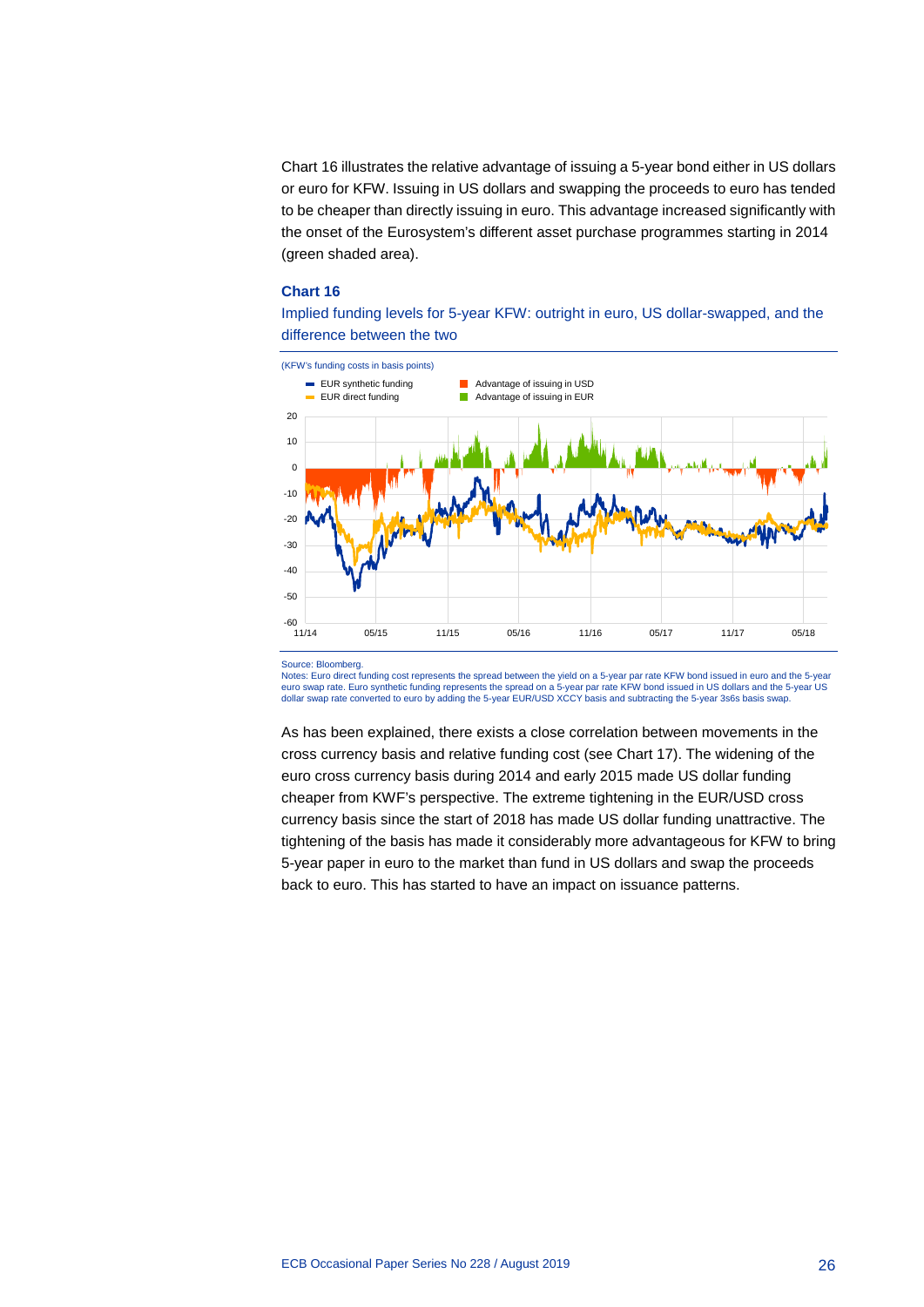



Note: Relative funding costs represents the difference between euro synthetic funding and euro direct funding.

The role of euro area SSAs in the US market has been growing strongly since 2012, to the detriment of the domestic market (Table 2). Euro area SSA issuance reached a peak in 2015 and 2016 with an overall share of the US dollar market of 37%. The opposite is true of their home market, where the role played by euro area SSAs has been declining at a steady pace, from 65% to a low of 49% in 2015. Although a number of factors have played a role in this shift in funding behaviour, a large part can be attributed to the Eurosystem's bond buying programmes and its impact on the basis. On the one hand, and more directly, the Eurosystem's purchases have lowered the yields of euro-denominated SSA paper, resulting in lower home market investor demand; on the other hand, a widening of the basis, induced indirectly again by the Eurosystem's APP, has lowered the cost of funding in US dollars relative to euro for euro area SSAs. In 2017 euro area SSA issuance in US dollars dropped off considerably, its share declining to 31% of the overall market, while picking up to 58% in the euro market. This trend continued in 2018, as the tightening of the EUR/USD cross currency basis helped erase the funding advantage for EUR-based borrowers. Second quarter data shows a reduced reliance on US dollar issuance by European SSAs. This shift back towards domestic issuance has taken the euro share to 67%, well above the 57% five-year average. As discussed earlier, the tightening of the EUR/USD cross currency basis has made US dollar funding for euro-based issuers less attractive. From a euro-based issuer's perspective, the trade-off between euro and US dollar funding costs has three basic components: euro spreads, US dollar spreads and the EUR/USD cross currency basis. Although the widening of euro SSA spreads and the tightening of US dollar SSA spreads were beneficial for US dollar issuance, the tightening of the EUR/USD cross currency basis more than offset this and tilted the balance, even if just slightly, in favour of euro issuance. To this one must add the reopening, at least at one point, of the front end of the euro curve for issuance. As euro rates increased at the end of 2017, 5-year German yields were back in positive territory in the first quarter of 2018 for the first time since 2015, making valuations more attractive from an investor's point of view. Moreover, recent data show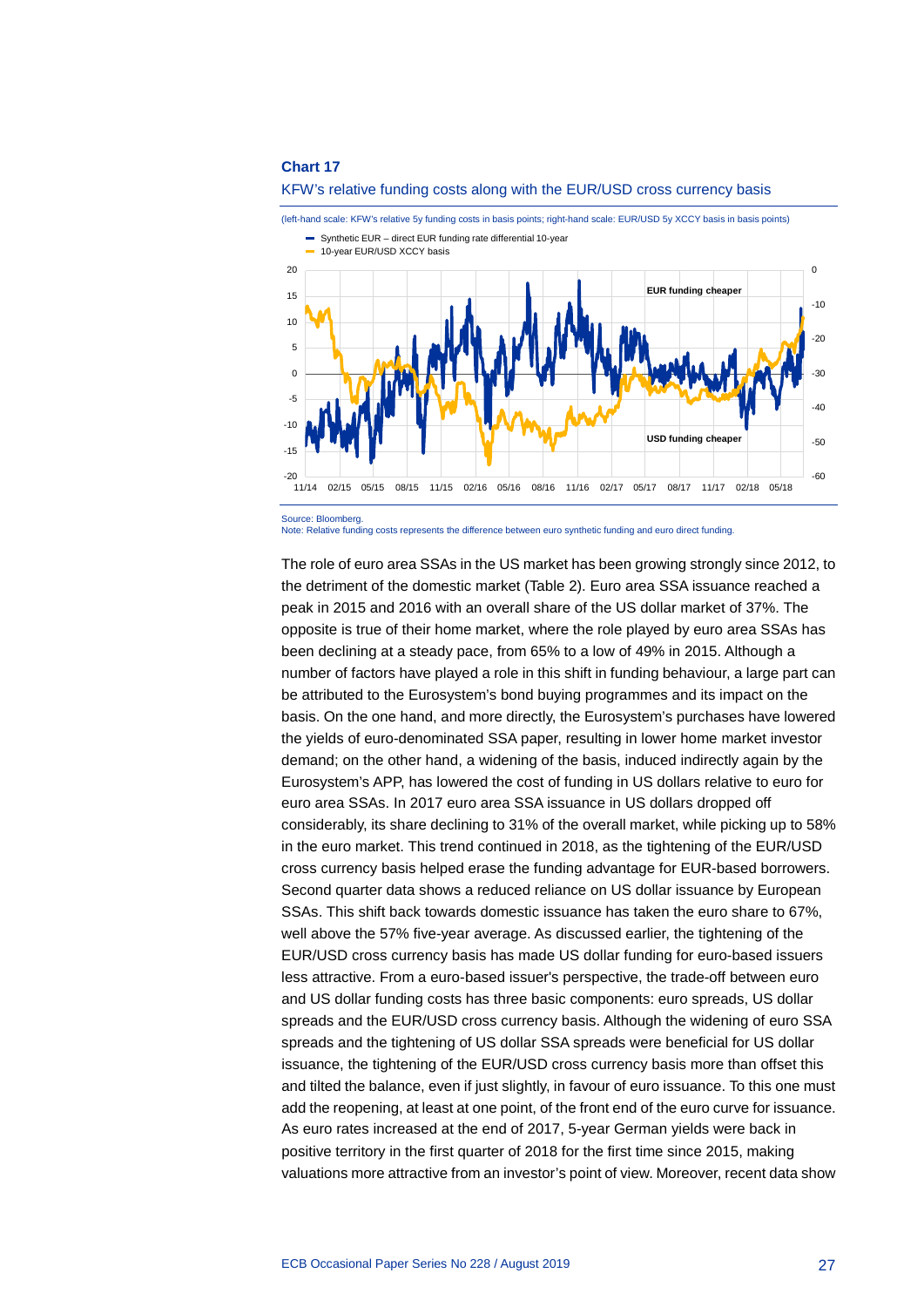that traditional US dollar-funded international institutions are turning to the euro market, as it is now cheaper to issue in euro and swap back the proceeds to US dollars.

#### **Table 2**

Issuance in euro and US dollars by euro area SSAs

|      | <b>EUR denominated</b> |          | % of total $\in$   | <b>USD denominated</b> |          | % of total         |
|------|------------------------|----------|--------------------|------------------------|----------|--------------------|
|      | $mn \in$               | % change | market<br>issuance | mn <sub>s</sub>        | % change | market<br>issuance |
| 2001 | 13,545                 |          | 55%                | 1,496                  |          | 7%                 |
| 2002 | 17,899                 | 32%      | 55%                | 4.805                  | 221%     | 16%                |
| 2003 | 24,610                 | 37%      | 50%                | 13,378                 | 178%     | 24%                |
| 2004 | 28,200                 | 15%      | 48%                | 21,536                 | 61%      | 29%                |
| 2005 | 64,034                 | 127%     | 54%                | 33,505                 | 56%      | 23%                |
| 2006 | 54,825                 | $-14%$   | 43%                | 50,854                 | 52%      | 32%                |
| 2007 | 64,680                 | 18%      | 40%                | 61,492                 | 21%      | 28%                |
| 2008 | 96,928                 | 50%      | 42%                | 128,707                | 109%     | 38%                |
| 2009 | 178,554                | 84%      | 53%                | 140,727                | 9%       | 31%                |
| 2010 | 116,275                | $-35%$   | 44%                | 123,109                | $-13%$   | 35%                |
| 2011 | 231,355                | 99%      | 62%                | 125,777                | 2%       | 24%                |
| 2012 | 257,016                | 11%      | 65%                | 111,637                | $-11%$   | 22%                |
| 2013 | 201,034                | $-22%$   | 61%                | 122,013                | 9%       | 28%                |
| 2014 | 167,120                | $-17%$   | 56%                | 121,470                | 0%       | 30%                |
| 2015 | 142,554                | $-15%$   | 49%                | 118,653                | $-2%$    | 37%                |
| 2016 | 165,971                | 16%      | 51%                | 135,208                | 14%      | 37%                |
| 2017 | 199,503                | 20%      | 58%                | 117,627                | $-13%$   | 31%                |

Sources: Dealogic, BofA ML.

The growing reliance on US dollar funding by euro area SSAs affects the universe of eligible bonds available for implementation of the PSPP. As outlined above, 2017 saw a shift back to euro funding; nevertheless, changing trends in cross-border issuance do have implications for the implementation of the Eurosystem's APP. Reliance in some jurisdictions on supranational bonds to comply with their PSPP targets may have to increase as the APP amount increases. This makes the movements in cross-border issuance on behalf of euro area SSAs worth monitoring.

Euro area SSA issuance in US dollars and the EUR/USD basis follow a close pattern (note: sign of basis has been reversed for Chart 18). When the basis widens, euro area SSAs take advantage and issue more in US dollars. The heavy reverse yankee issuance recorded between March and May of 2015 contributed to the widening of the EUR/USD basis, allowing euro area SSAs to lock in better funding levels in US dollars. This led to a surge in the share of US dollar issuance on behalf of euro area SSAs. SSA issuance in US dollars picked up again in 2016, thanks to a great degree to the new CSPP, which was announced in March 2016 and implemented from June onwards. This again provoked a widening in the EUR/USD basis, encouraging euro area SSA issuance in the US dollar market.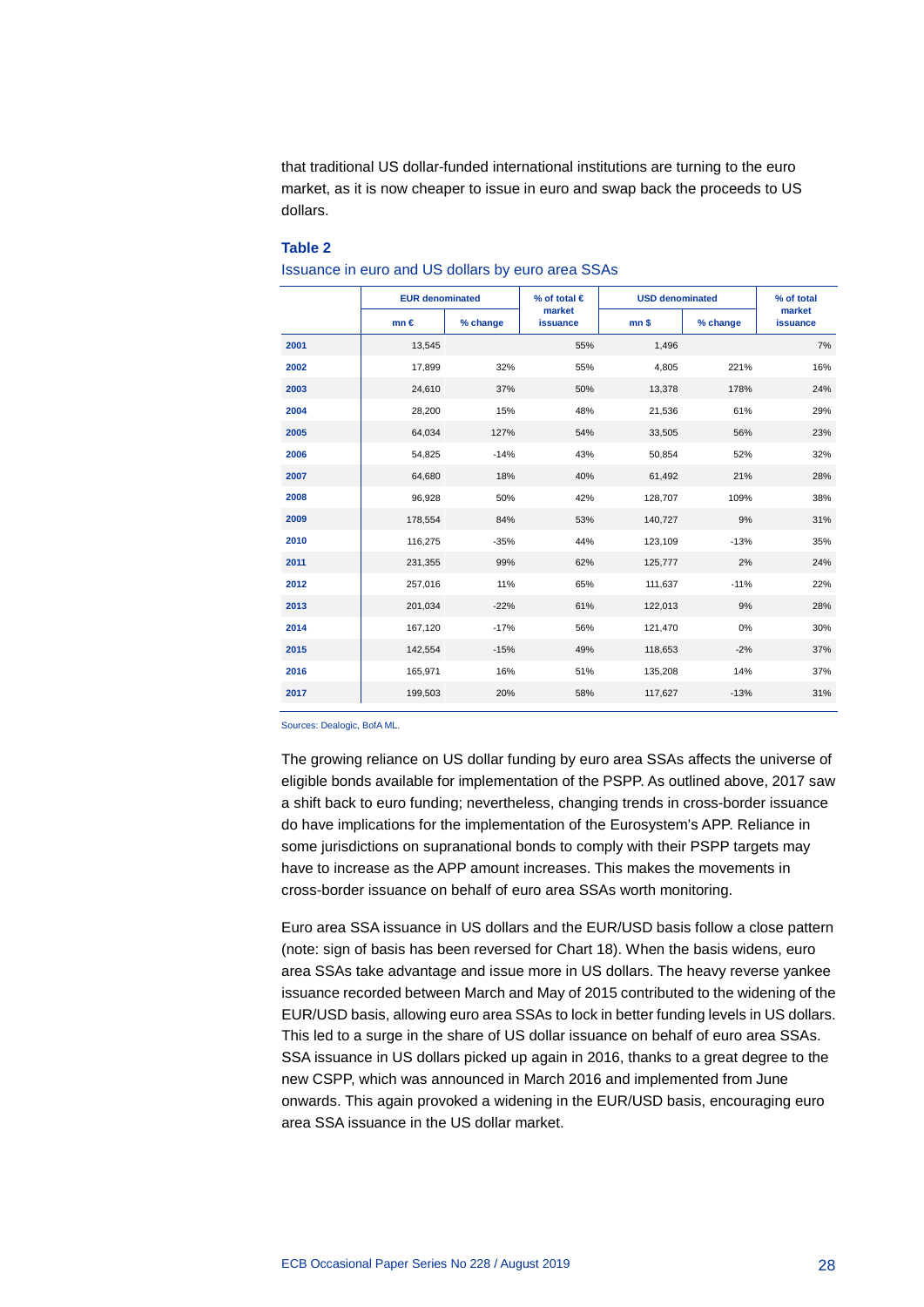



(left-hand scale: inverted bp; right-hand scale: percentage)

Sources: BofA ML, Bloomberg.

The drop in issuance in the second half of 2015 was partly due to the German Bund sell off, although this had a much larger impact on euro supply. Euro-denominated supply by euro area SSAs ended up falling by 15% in 2015 compared to the previous year, while US dollar issuance fell by only 2%. In fact the share of US dollar issuance by euro area SSAs rose to 37% from 30% the previous year (Table 2).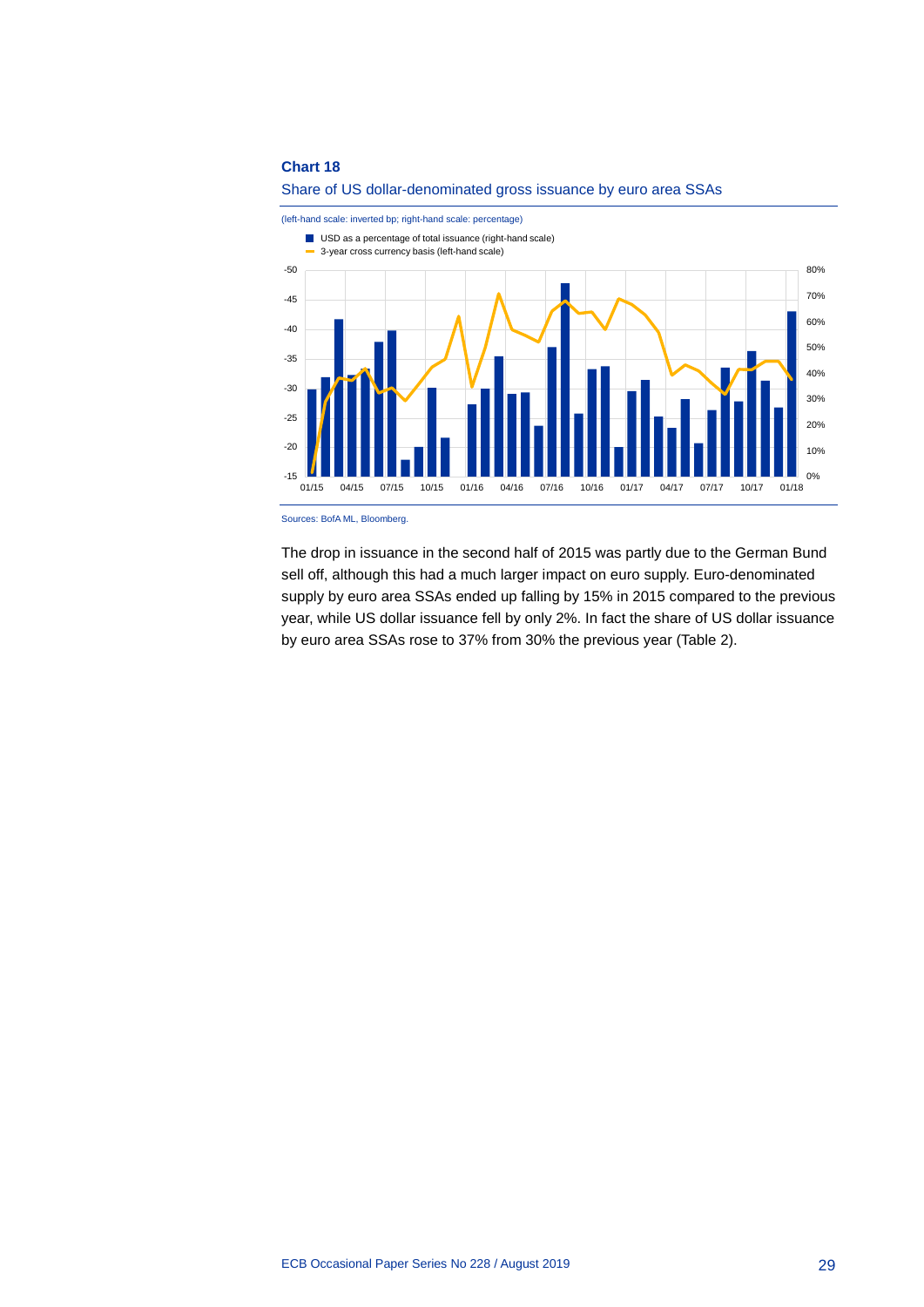# <span id="page-30-0"></span>4 Should the Eurosystem be concerned about the sharp increase in the funding premium for US dollars over balance sheet reporting dates?

## 4.1 The phenomenon: costlier US dollar funding on reporting  $dates<sup>13</sup>$  $dates<sup>13</sup>$  $dates<sup>13</sup>$

<span id="page-30-1"></span>Recurrent increases in the US dollar funding premium over balance sheet reporting dates point to a causal relationship between bank regulation and asset prices. For instance, it has been found (Alexander Tepper, Verdelhan, & Du, 2017) that 1-week and 1-month US dollar implied rates tend to increase for contracts that cross quarter-end reporting dates. Furthermore, they highlight that the magnitude of the effect has increased since January 2015, with the beginning of the public disclosure of the leverage ratio for European banks.

This cyclical premium component overlays the existing structural increase in the premium that was described in the introductory section of the paper. As a result, there is a noticeable premium amplification every quarter-end, when US dollar funding in the FX swap market becomes considerably more expensive. The implied US dollar borrowing yield typically rises above the cost of funding US dollars at the one-week ECB operation, making the operation economically appealing (see Chart 19).

#### **Chart 19**

-





Sources: ECB, ECB calculations and Bloomberg.

Notes: moneyness refers to the difference between the cost of funding in the FX swap market and the cost of borrowing with the Eurosystem. Bidding at the operation increases at quarter-ends when the moneyness, economic benefit, increases at quarter-ends when the moneyness, economic benefit, increases

<span id="page-30-2"></span><sup>13</sup> This section looks at FX-swaps as reported in the MMSR.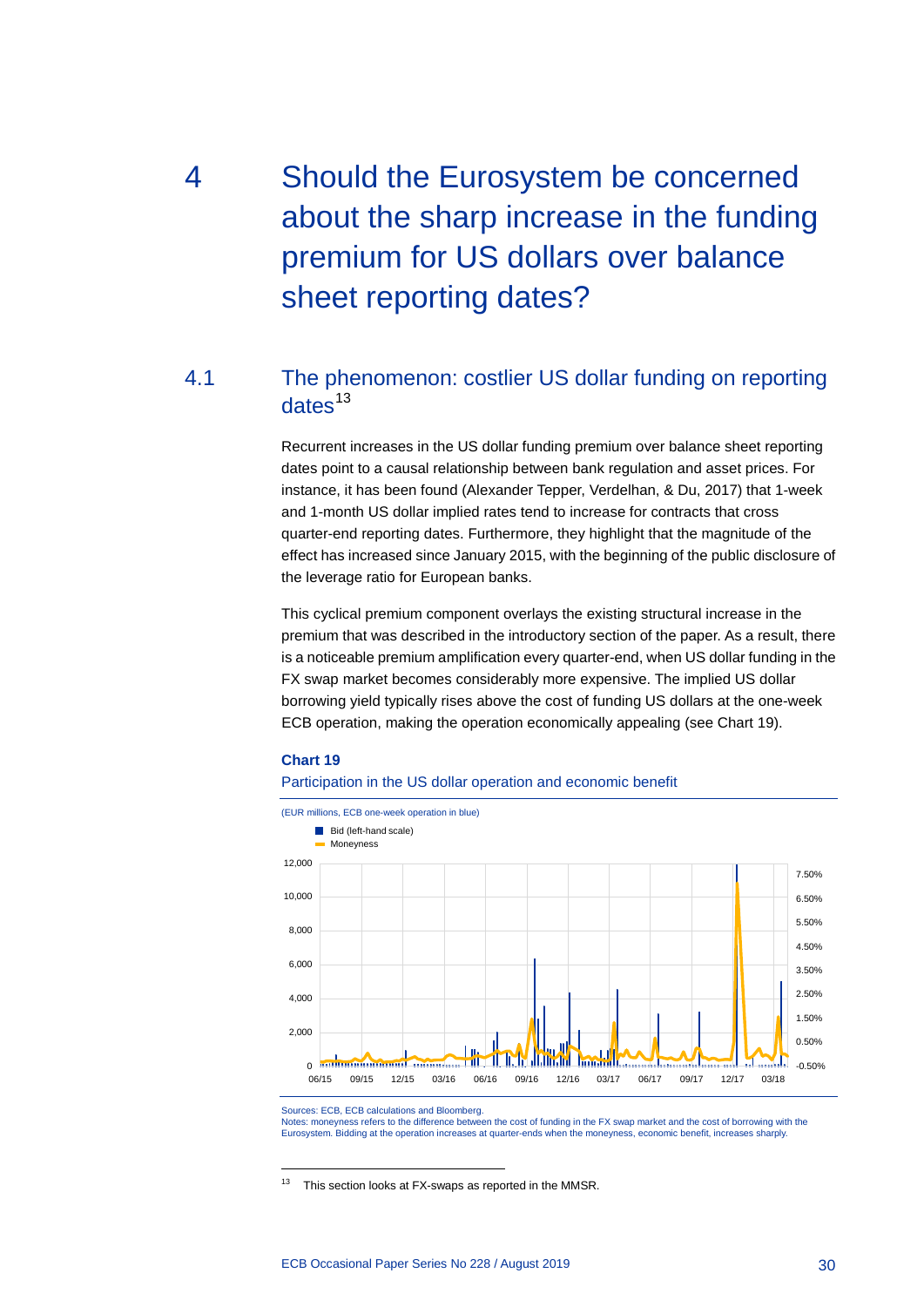The cost of transacting related to regulatory requirements has been estimated to represent around two-thirds of the funding premium and is mainly related to the leverage ratio. The new regulations are deemed to have increased the cost of balance sheet usage, as well as costs associated with market-making activities. The main costs affecting the cross currency swap markets are the following:

- 1. Charges related to the leverage ratio: The leverage ratio requires banks to hold a minimum amount of capital against all on- and off-balance sheet exposure, regardless of their degree of risk. Cross currency swap trades involve borrowing and lending in the cash market and thus have a lengthening impact on the balance sheet, which results in a proportional increase in the charge;
- 2. Margin requirements for over-the-counter (OTC) derivatives: The reform of OTC derivatives markets sets higher capital and minimum margin requirements for cross currency swaps, effectively increasing the capital cost of transacting in this market; and
- 3. Risk-weighted capital requirements: This cost primarily affects cross currency swaps in longer maturities, given that the risk weight of a short-dated cross currency swap is minimal.

Overall, balance sheet costs are proxied to make up for more than half of the discrepancy between the cost of borrowing US dollars in the domestic cash market vis-à-vis sourcing them in the cross currency swap market (Du, Tepper & Verdelhan, 2018).

The scarce resource of US dollar funding on reporting dates due to balance sheet constraints ultimately shapes bank behaviour, with important implications for asset prices. Indeed, qualitative feedback from counterparties confirms that balance sheet space is offered to clients in a more "stringent" manner over reporting dates. Larger amounts of cash that leave the banking system amid higher "parking" charges over reporting dates seek less punitive alternatives. Alternatives include the following:

- 1. The Eurosystem for counterparties who have access to it: This is evidenced in the evolution of non-monetary policy accounts in the Eurosystem. These accounts exhibit significant growth in foreign central banks' deposits over quarter-ends as the opportunity cost of euro deposits in the banking system exceeds the cost of depositing cash at the negative deposit facility rate;
- 2. Secured money markets where cash can be lent against collateral: Indeed, the pronounced decline in euro repo rates at reporting dates has been partially attributed to the excessive amount of cash that bids for collateral. In addition, counterparties have highlighted that communication between cross currency swap desks and repo desks has increased substantially, since both markets are perceived to be affected by the same driving factor; and
- 3. Purchases of short-dated sovereign bonds (T-bills).

Despite the higher cost of US dollar funding at reporting dates, euro area banks are reportedly able to secure US dollar funds. This is in contrast to the global financial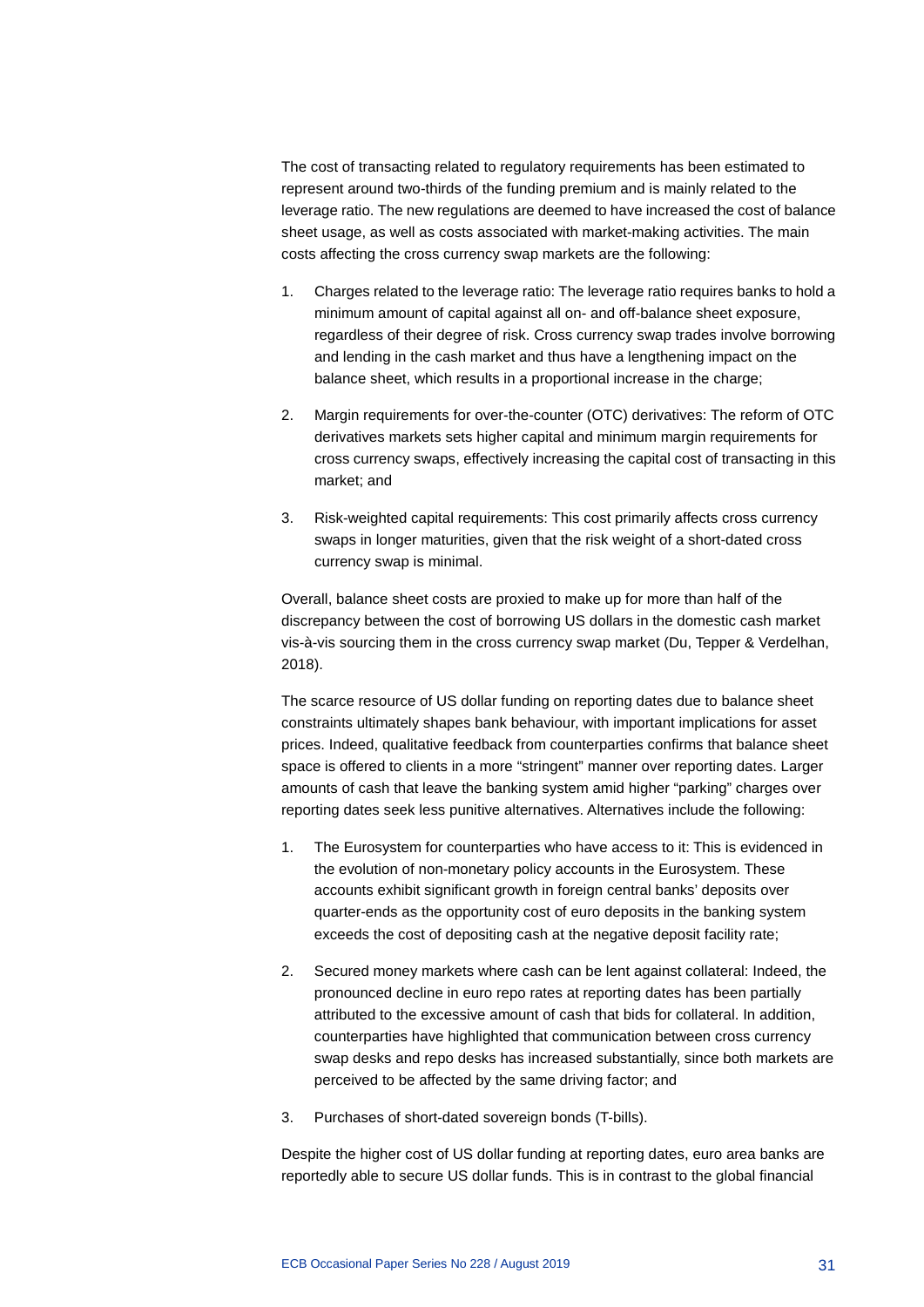<span id="page-32-0"></span>crisis and the euro area sovereign debt crisis, when the higher cost of US dollar funding reflected more limited access to it for some institutions.

## 4.2 MMSR evidence: balance sheet constraints determine bank behaviour

With the help of a novel data set, the MMSR $<sup>14</sup>$  $<sup>14</sup>$  $<sup>14</sup>$ , this section focuses on observed bank</sup> behaviour in FX swap markets over balance sheet reporting dates. Importantly, since the MMSR covers only euro-related money market transactions in the interbank market, other sources of short-term US dollar funding like repo collateralised with US treasuries and CP/CD issuance in US dollars are outside the scope of the analysis. Moreover, the analysis below is based on forward-dated transactions that have as a common feature the fact that the spot leg of the cross currency swap settles in the last week of the quarter, while the forward leg settles in the first week of the new quarter. In other words, the analysis is based on a subset of transactions that are incurred exclusively for the purpose of covering the quarter-end. The benefit of narrowing down the analysis to this subset is to achieve comparability between the ECB US dollar operation and the reported FX swap transactions through almost equivalent maturities. The analysis is based on FX swap market transactions that cover Q3 2016, Q4 2016, Q1 2017 and Q2 2017.

- 1. Quarter-ends have a (short) "memory": a relatively expensive quarter-end tends to be followed by a more benign quarter-end and a well-prepared quarter-end tends to be followed by a laxer quarter-end. For instance, over Q2 2017 the volume of US dollars borrowed declined from €144 bn to €132 bn compared to Q1 2017, which may be partially the consequence of an increase in term borrowing activity. In addition, the share of US dollars pre-funded – that means traded ahead of the last week in the quarter – declined from 18% to 13%, suggesting that more funds were borrowed "last-minute". Finally, the spread between the cost of pre-funding vis-à-vis "last-minute" funding declined from 2.1 forward points to 1.7 from Q1 to Q2. In other words, a well-prepared quarter-end may result in a higher share of term funding covering later quarter-ends and eventually a higher share of "last-minute" trades that are, however, less penalised, as the cost spread relative to pre-funding is lower. Therefore, a wellprepared quarter-end reduces the incentive to pre-fund, all else being equal. This observation confirms anecdotal feedback according to which an "expensive" quarter-end leads to more pre-funding activity;
- 2. The bulk of quarter-end related funding is traded in the week prior to quarter-end: most transactions and volume are exchanged immediately ahead of quarter-end. Overall, more than 80% of forward-dated FX swap transactions that aim at covering the quarter-end occur in the last week prior to quarter-end;

<span id="page-32-1"></span><sup>14</sup> The MMSR dataset is based on transaction-by-transaction data from the largest euro area banks covering the secured, unsecured, foreign exchange swap and euro overnight swap money market segments. The regular data collection started on 1 July 2016 (see als[o Euro money market\)](https://www.ecb.europa.eu/stats/financial_markets_and_interest_rates/money_market/html/index.en.html). The number of MMSR reporting agents was 52 at the time of writing.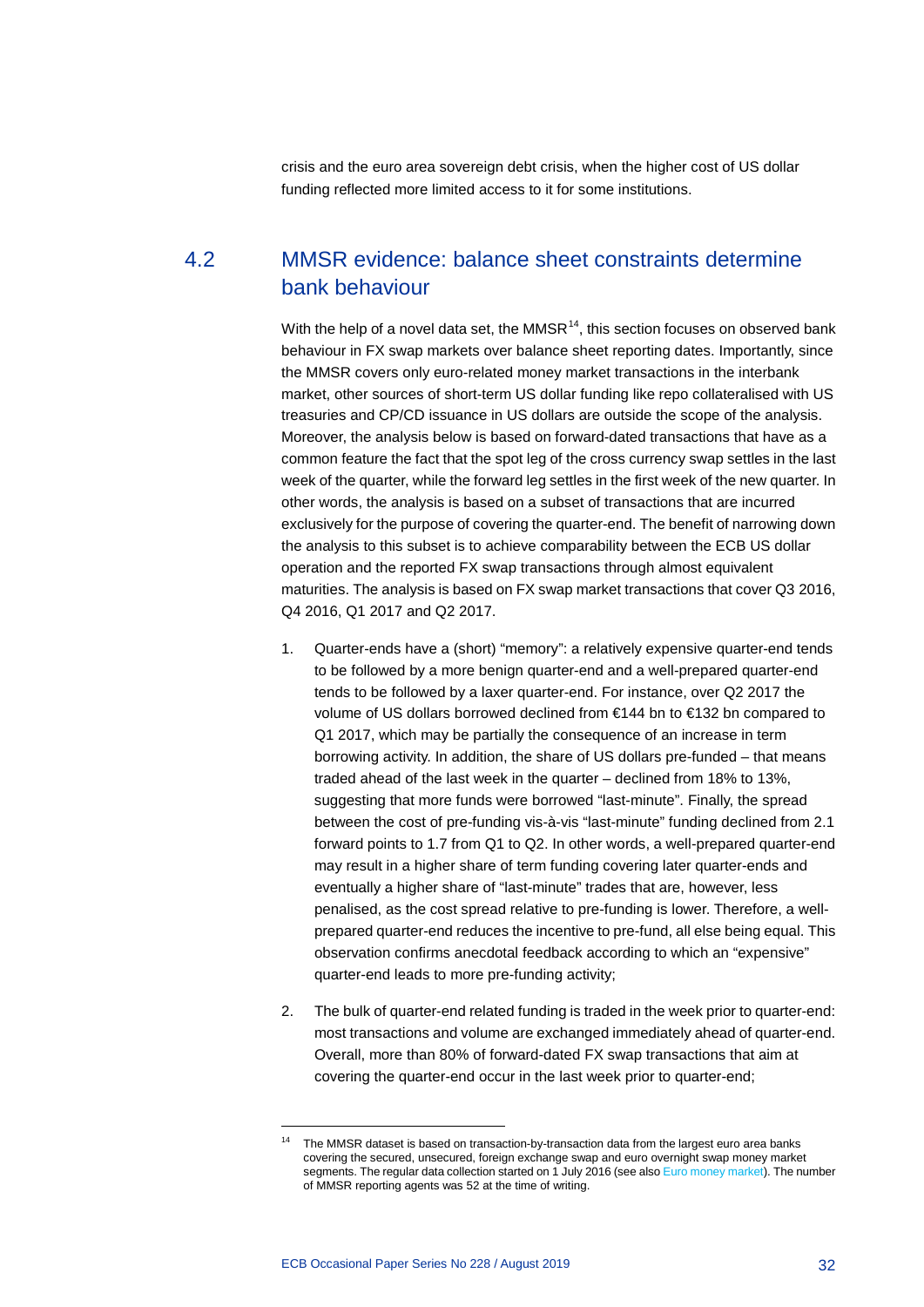- 3. Balance sheet constraints seem to be more binding over year-end: there is an exponential increase in the cost of US dollar borrowing towards the year-end. This is substantially different from other quarter-ends, where the cost of US dollar borrowing eventually subsides ahead of ultimo. This relationship suggests that year-ends are different. In addition, substantially higher implied borrowing rates over year-end relative to quarter-end suggest that the balance sheet cost of transacting over year-end is substantially higher than over a regular quarter-end. Some regulatory costs are computed based on the balance sheet upon year-end. This holds true, for example, for euro area banks' contribution to the Single Resolution Fund (SRF) (Group, 2017). At the same time, exchanged volumes over year-end 2016 were, with €107 bn, considerably lower than the average volume of €134 bn observed for all other quarter-ends ex year-end in the observation sample;
- 4. Year-end is prepared well in advance in comparison to a regular quarter-end: the data reveal a higher proportion of pre-funding for year-end. Whereas the average share of US dollar borrowing activity transacted in the last week of the quarter for a quarter-end which is a not a year-end within observation period is 84%, this share reduces to 70% for the 2016 year-end, which suggests that a year-end is prepared further in advance compared to a regular quarter-end;
- 5. The economic benefit of pre-funding is substantially higher for year-ends: for the 2016 year-end, the volume-weighted average forward points at which US dollars were pre-funded was 7.8, compared to 15.3 for the "last-minute" trades conducted in the last week of the quarter. This results in a spread of 7.5 forward points compared to an average spread of 1.5 forward points across all other quarter-ends. This large difference is partially explained by the exponential shape of the forward points curve as a function of the trade date for the year-end;
- 6. MMSR banks are important intermediators in offshore US dollar markets, as reflected in particularly balanced activity between lending and borrowing: this holds true across all quarters observed. The relationship is particularly balanced, in terms of both observed transactions and transacted volumes;
- 7. MMSR banks were net US dollar borrowers over the observed quarter-ends<sup>[15](#page-33-0)</sup>: in spite of the aforementioned balanced relationship between borrowing and lending US dollars, MMSR banks are on aggregate net US dollar borrowers by a small average margin of 5% relative to the overall transacted volume across all quarter-ends observed; and
- 8. Net US dollar borrowing is stable across quarter-ends: MMSR banks' net borrowing activity represents on average 5% of the overall transacted volume in the cross currency swap market over quarter-ends. The share ranges between 5.1% and 5.8% and is stable across all quarter-ends observed.

These findings point to the conclusion that the FX swap market is a smoothly functioning, highly liquid market that shows no signs of either impairment or distress.

<span id="page-33-0"></span>This does not hold true for later quarter-ends. MMSR banks became eventually net US dollar lenders since H2 2017.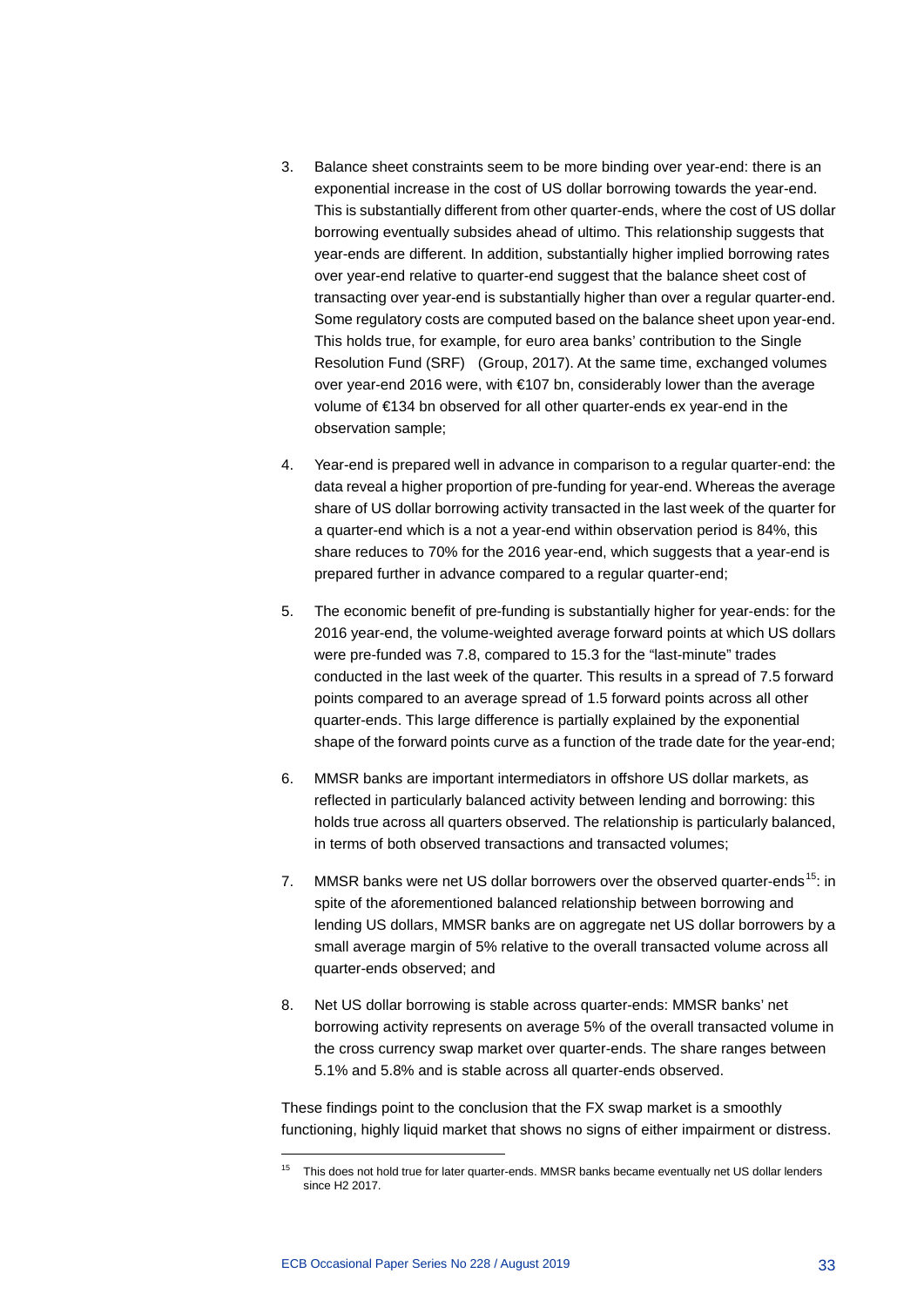MMSR data suggest that the cross currency swap market is an efficient market with two-way flows where euro area banks play an important role as intermediators. This conjecture backed up by regular activity in terms of both transactions and volumes, even at times when the cost of US dollar borrowing spikes ahead of a quarter's ultimo<sup>16</sup>. Anecdotal counterparty feedback confirms this observation. According to dealer desks, the cross currency swap market remained functional even during the peak of the crisis when EUR/USD cross currency basis reached historical lows.

Banks appear to be in a transition period in terms of implementing the new regulations and gaining efficiency in managing resources. Anecdotal counterparty feedback suggests that bank treasuries and collateral desks are investing in technology and human capital in order to allow for efficient resource consumption. This holds particularly true for scarce resources such as collateral, balance sheet or US dollars. Thus, it can be expected that as the banking system innovates and adjusts to the new regulatory environment, some of the costs induced by regulations should stabilise at lower levels.

Participation in the Eurosystem's one-week US dollar operation has remained limited. Participation in the operation has increased markedly at quarter-ends in proportion to the increase in the funding premium for US dollars in the cross currency swap market. However, the increase in participation is by no means comparable to the levels seen during the euro area sovereign debt crisis. The increase in premium over quarter-end is at least partially predictable to the extent that the date is known and banks seem to behave in response to the previous quarter-end (see "Quarter-ends have a (short) 'memory'" in Section 2). This is different from an unexpected supply shock as it occurred during the crisis. It is true that the US dollar operation may not be accessed, even in situations where it is economically beneficial, due to penalisation by bank stakeholders such as rating agencies, investors or supervisors. Nevertheless, it can be assumed that there is a threshold beyond which such considerations would become secondary to the economic argument.

However, euro area banks are net US dollar borrowers by a small margin. MMSR data show that euro area banks have been net US dollar borrowers over all quarters observed. The margin by which US dollar borrowing activity exceeds lending activity can be considered to be small. However, other data sources suggest that European banks experience a substantial decline in short-term US dollar funding from US money market funds over quarter-end. Therefore, to the extent that unexpected US dollar funding shortages arise that cannot be satisfied via market-based funding, the Eurosystem should be attentive, particularly if a surge in the US dollar funding premium is indicative of a supply-demand imbalance, which may result in a financial stability issue. However, quarter-end related increases in the US dollar premium do not qualify as market distress or malfunctioning, nor do they seem to warrant central bank action on the grounds of systemic risk concerns.

<span id="page-34-0"></span><sup>16</sup> The US Treasury's Office for Financial Research (OFR) documents that US money market funds' (MMFs) largest assets under management outside the United States are held in European banks. US MMFs invest primarily in repo against US Treasuries and to a lesser extent in European banks' commercial paper and certificates of deposit (see Treasury, 2017).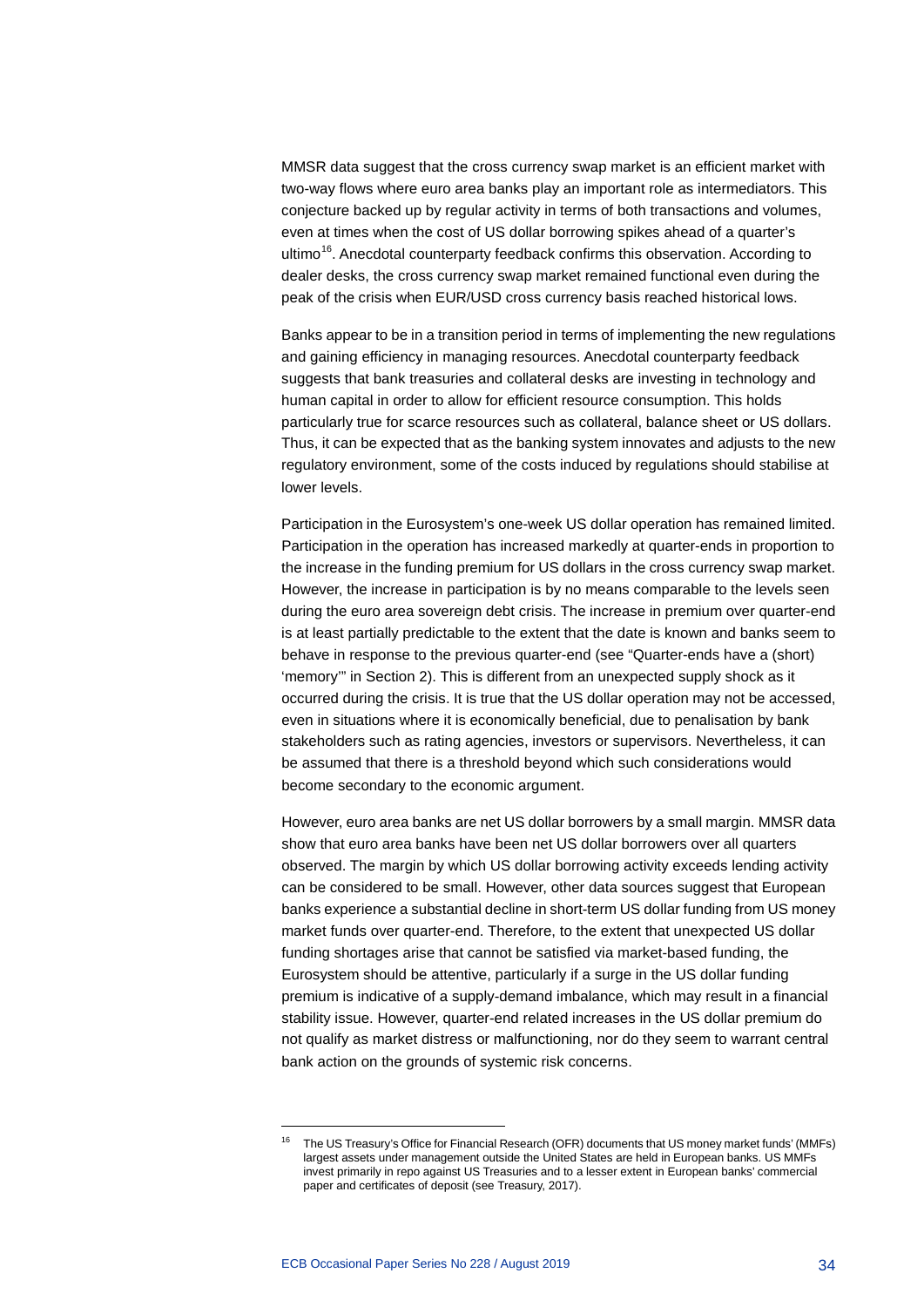# <span id="page-35-0"></span>**Conclusions**

A US dollar funding premium in the EUR/USD cross currency swap market has been in existence since 2008. This means that the rate at which US dollars are sourced in the cross currency swap market is more expensive than is warranted by the Covered Interest Rate Parity (CIP) condition. This is reflected in a persistently negative cross currency basis.

Whilst there are many reasons behind this dislocation, since 2014 the divergence in monetary policy between the euro area and the United States has played a big role. Monetary policy divergence alters the price of money in relative terms, thereby influencing cross-border capital flows. On balance these flows have led to considerable demand for US dollars in the cross currency swap market to hedge FX risk and fund US dollar positions.

New regulatory requirements put in place since the financial crisis, which have increased the cost of engaging in transactions that can be used to take advantage of discrepancies in the basis, have impeded steps to arbitrage away the negative basis (euro discount).

The divergence in monetary policy has affected investment and funding decisions. On the investment side it has encouraged euro area investors to search for higher yielding assets in the United States. Many euro area investors will hedge this currency exposure by engaging in cross currency swaps, which has the effect of widening the basis. This limits the amount of yield pick-up, given the negative values of the basis. Spillover effects of the APP may have also contributed to changing the shape of the cross currency swap curve, as euro area investors have had to increase the duration of their non-euro portfolios to sustain their yields levels (implying increasing demand for long-term hedging instruments).

On the funding side it has attracted US corporate issuers to the euro market (reverse yankees) in search of cheaper funding costs due to the decline in yields and tighter credit spreads. The growth in the share of US issuers in the overall euro investment grade market is testament to this. The hedging of currency risk by US firms issuing in euro via cross currency basis swaps has helped widen the basis. The widening of the basis (increasing cost of hedging euro exposure) has worked to the advantage of some highly rated euro area SSA issuers active in the US dollar market. This has allowed them to obtain cheaper funding in US dollars. The funding decisions of corporates and euro area SSAs can have an impact on the eligible universe available for the CSPP and the PSPP in particular.

The funding premium in the EUR/USD cross currency market since 2008 has been increasing cyclically over balance sheet reporting dates. Analysis conducted for this study using the MMSR, a novel data set, confirms the role played by balance sheet constraints at these specific points in time. The existence of a violation of covered interest rate parity (CIP) in itself drives a wedge between interest rates in the cash market and those in the cross currency swap market. This wedge may have an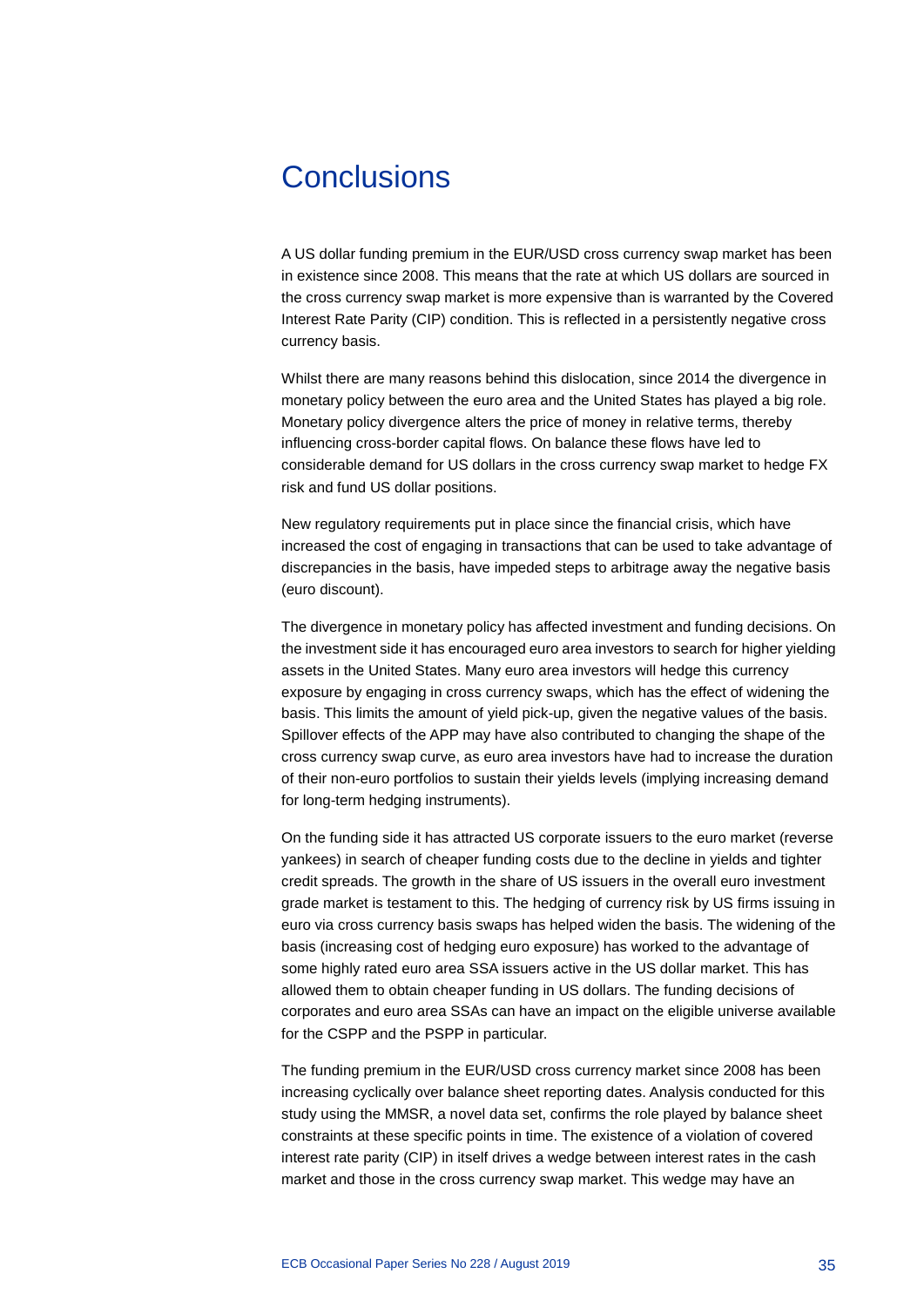adverse impact on the transmission of monetary policy and merits continuous monitoring. However, the data analysed for the purpose of the present study confirm research findings indicating that the aforementioned discrepancy is rooted in transaction frictions mainly resulting from increased balance sheet costs. In themselves these frictions do not warrant policy action, as they are not symptomatic of a malfunctioning market, nor do they raise financial stability concerns. As banks are in a transition period in terms of implementing the new regulations, it can be expected that, as they adjust to this new regulatory environment, some of the costs induced by regulations should stabilise at lower levels. Nevertheless, this study delivers insightful evidence of the relationship between bank regulation and asset prices. These findings in themselves merit further study, particularly of the extent to which bank regulation may interfere with monetary policy implementation.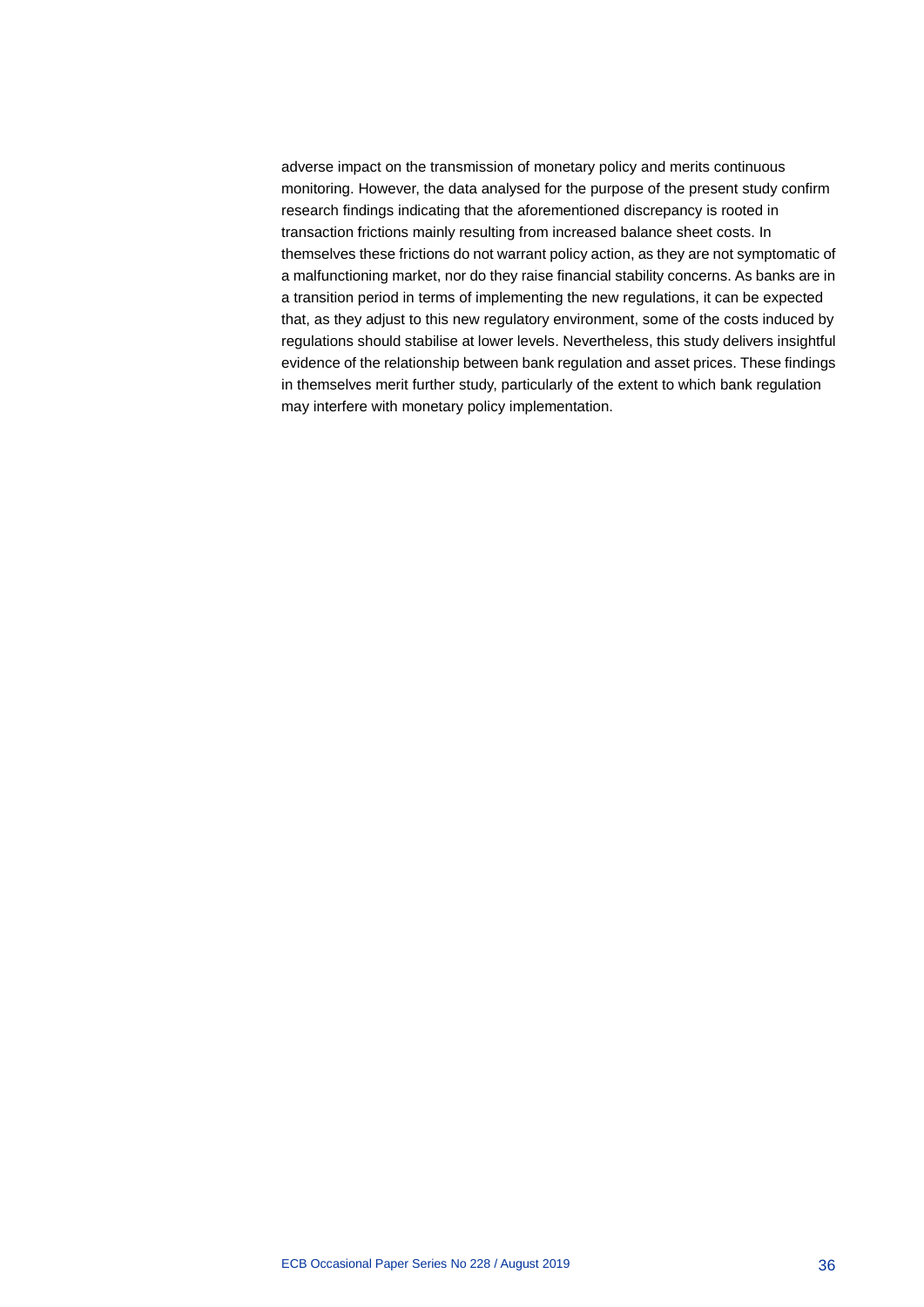# <span id="page-37-0"></span>**References**

Alfred Wong, Jiayue Zhang (2017), "Breakdown of Covered Interest Parity: Mystery of Myth", HKIMR Working Paper No.25.

BIS (2017), Repo market functioning, CGFS Paper No 59.

Borio C., McCauley R., McGuire P., Sushko V. (2016): "Covered interest parity lost: understanding the cross-currency basis", BIS Quarterly Review, September.

Coeuré B. (2017), "The international dimension of the ECB's asset purchase programme", speech at the Foreign Exchange Contact Group Meeting, 11 July.

De Courcel C. (2017), "Cross-currency basis swaps: A primer; Special focus on EUR/USD – Edition 2", BNP Paribas Strategy Desknote Europe, May.

Domanski D., Shin H-S, Sushko V. (2015), "The hunt for duration: not waving but drowning?" BIS Working Papers, No 519, October.

Du, W., Tepper, A., Verdelhan, A. (2018), "Deviations from covered interest rate parity", The Journal of Finance, 73:915-957.

Fratzscher M., Lo Duca M., Straub R. (2013), "On the international spillovers of US quantitative easing", ECB Working Paper Series, No 1557, June.

Treasury, U. (2017). [U.S. Money Market Fund Monitor. Office for Financial Research.](https://www.financialresearch.gov/money-market-funds/us-mmfs-investments-by-fund-category)